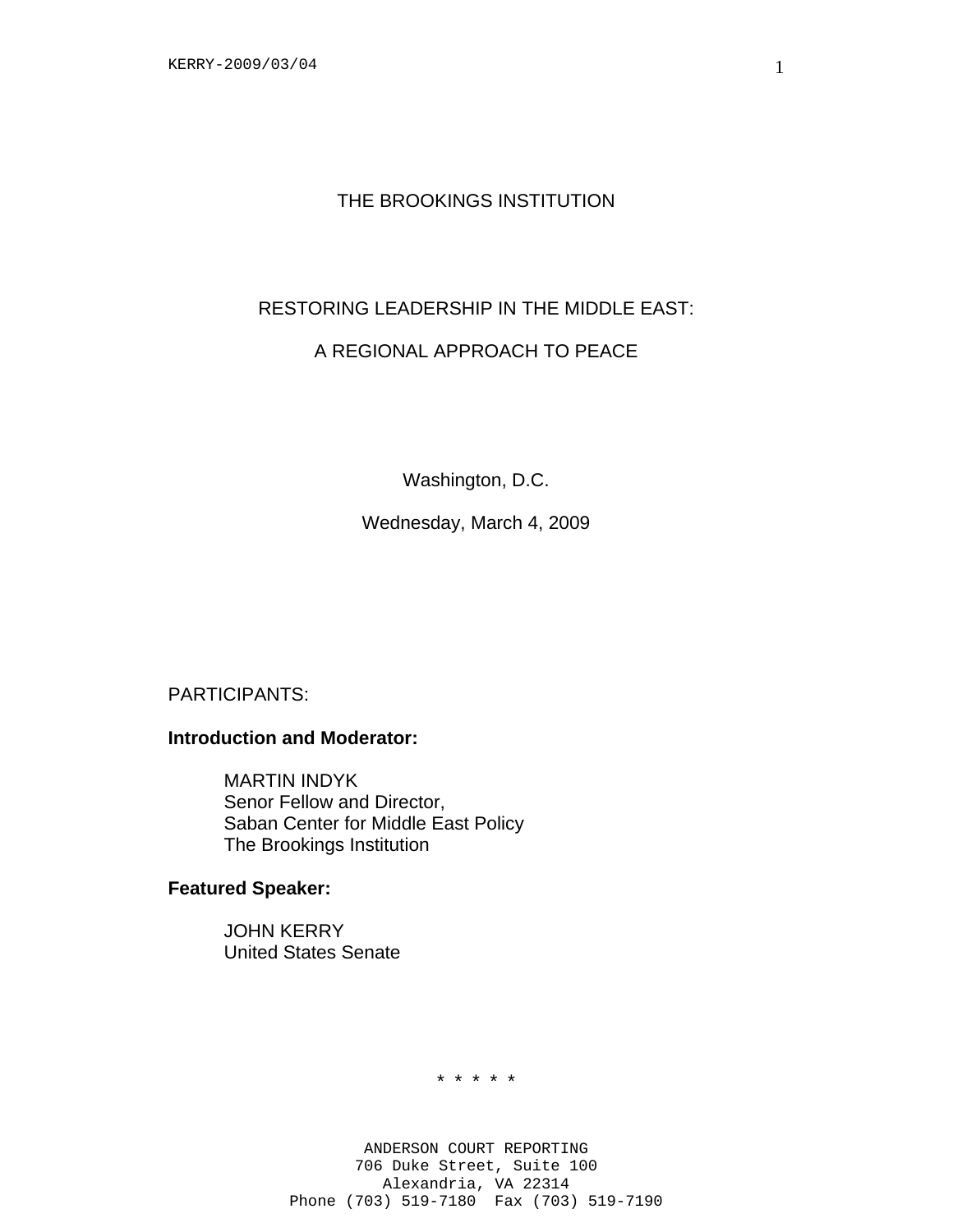### P R O C E E D I N G S

MR. INDYK: Good afternoon, ladies and gentlemen.

Welcome to our Statesman Forum at the Saban Center for Middle East Policy at the Brookings Institution. I am Martin Indyk, the Director of the Saban Center. We are very honored and delighted to have an opportunity to host a statesman in his own right, Senator John Kerry. Of course, he's known, I think, to all of you but there are a few points about his background and his role as a Senator that I wanted to emphasize in introducing him today.

 The most important thing is that after graduating from Yale, he went to Vietnam and fought there and came back to Washington and had the independence of mind, and thought, and courage to compel to question the decisions of our government at the time and to do it in a very public and effective way.

That launched his political career and in 1984 he joined the United States Senate as the junior Senator for Massachusetts where he continued to establish and reinforce that reputation for independence of mind and action; always making tough choices on the difficult issues of the day. It was in that way that he became a leader of the Democratic Party in the Senate. He became the Democratic Party's nominee for President in 2004 and now has risen to the position of Chairman of the Senate Foreign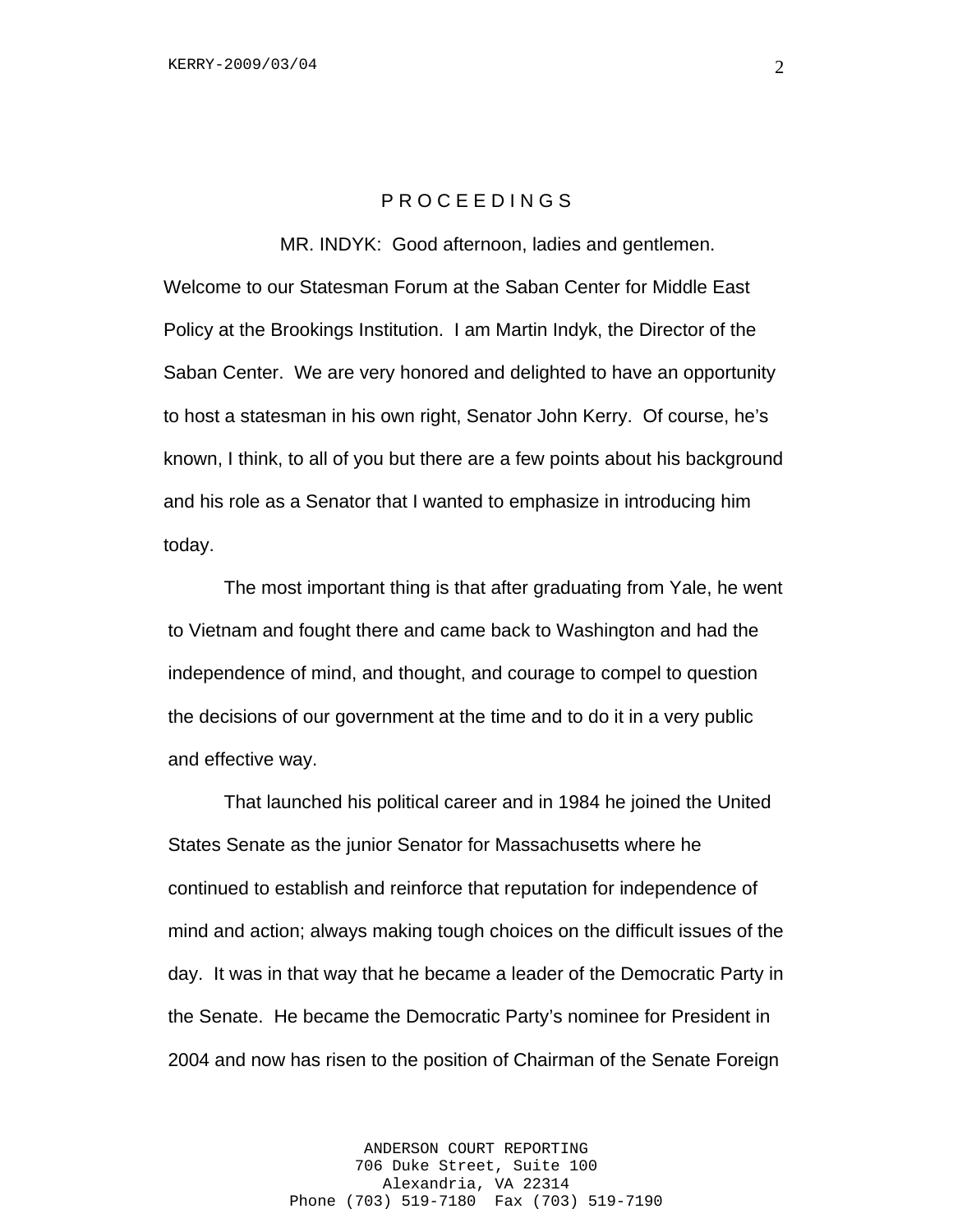Relations Committee, where it's very clear that he intends to make a difference as he has in every other part of his distinguished public service.

In that capacity, Senator Kerry made a trip just a couple of weeks ago to the Middle East where he traveled to Syria, to Egypt, to Jordan, to Lebanon, to Israel, to the West Bank, and to the Gaza Strip. I think being the first American Senator for, well certainly at least since I was in Israel back in 2001, to have visited the Gaza Strip.

And that's what he intends to speak to us about today; his -- in a sense his analysis of the situation and his recommendations for the way forward. So ladies and gentlemen, please welcome Senator John Kerry.

SENATOR KERRY: Well thank you very much Mr.

Ambassador, Martin, friend, and counselor. I'm very, very appreciative for the opportunity to be here today. I've just come from a joint session with the Prime Minister of Great Britain, Gordon Brown, who announced that he -- the queen is giving an honorary knighthood to Ted Kennedy, Sir Edward Kennedy; sounds good to me.

But it hit me because when Martin said John Kerry is still a junior Senator and I think of 26 years and I'm the junior Senator. I am now the longest junior, senior act in the United States Senate. The longest I think before us was Strom Thurman so there's hope for all of us folks.

I really want to thank Martin Indyk, and the Saban Center, and Brookings Institution for hosting me here today. In the nearly seven years

> ANDERSON COURT REPORTING 706 Duke Street, Suite 100 Alexandria, VA 22314 Phone (703) 519-7180 Fax (703) 519-7190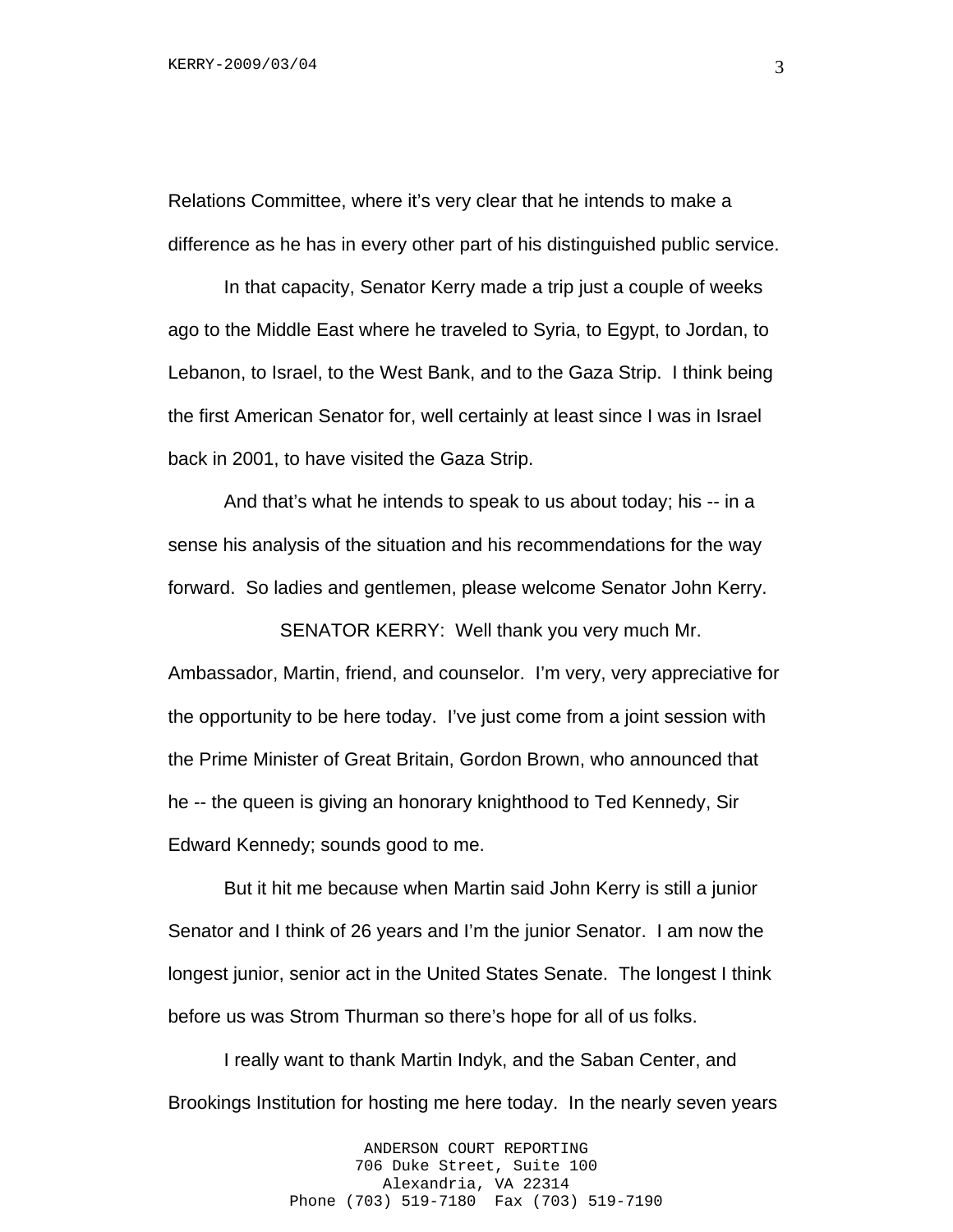since its founding, the Saban Center has made its name as an invaluable forum for dialogue on America's Middle East Policy; and that's what we're here to do today.

And it's a special honor to be here with Martin, who is America's Ambassador to Israel and is a member of President Clinton's Middle East negotiating team, knows first-hand the pitfalls and the promise of making peace. That's what I'm here to talk about today.

We have reached a new moment in an old conflict. A conflict that has confounded leaders and diplomats for decades and which to many seems more intractable today than in any time in recent memory. But I'm convinced that despite Palestinian divisions, renewed outbreak of war, continued firing of rockets from Gaza, over a dozen in the past week alone, and Israel's political turns, despite all of this, this can actually be a moment of opportunity.

We all understand that peace will not come to the Middle East overnight or easily but my friends, there is a path forward. And if we are to avoid greater conflict, and perpetual confrontation, and countless lost opportunities and lives, we have to pursue that path now with urgency.

In my recent trip to Egypt, Jordan, Syria, Lebanon, Israel, the West Bank, and Gaza, I felt first-hand, in personal ways, the frustration and the hunger of people on all sides who have grown tired of broken promises,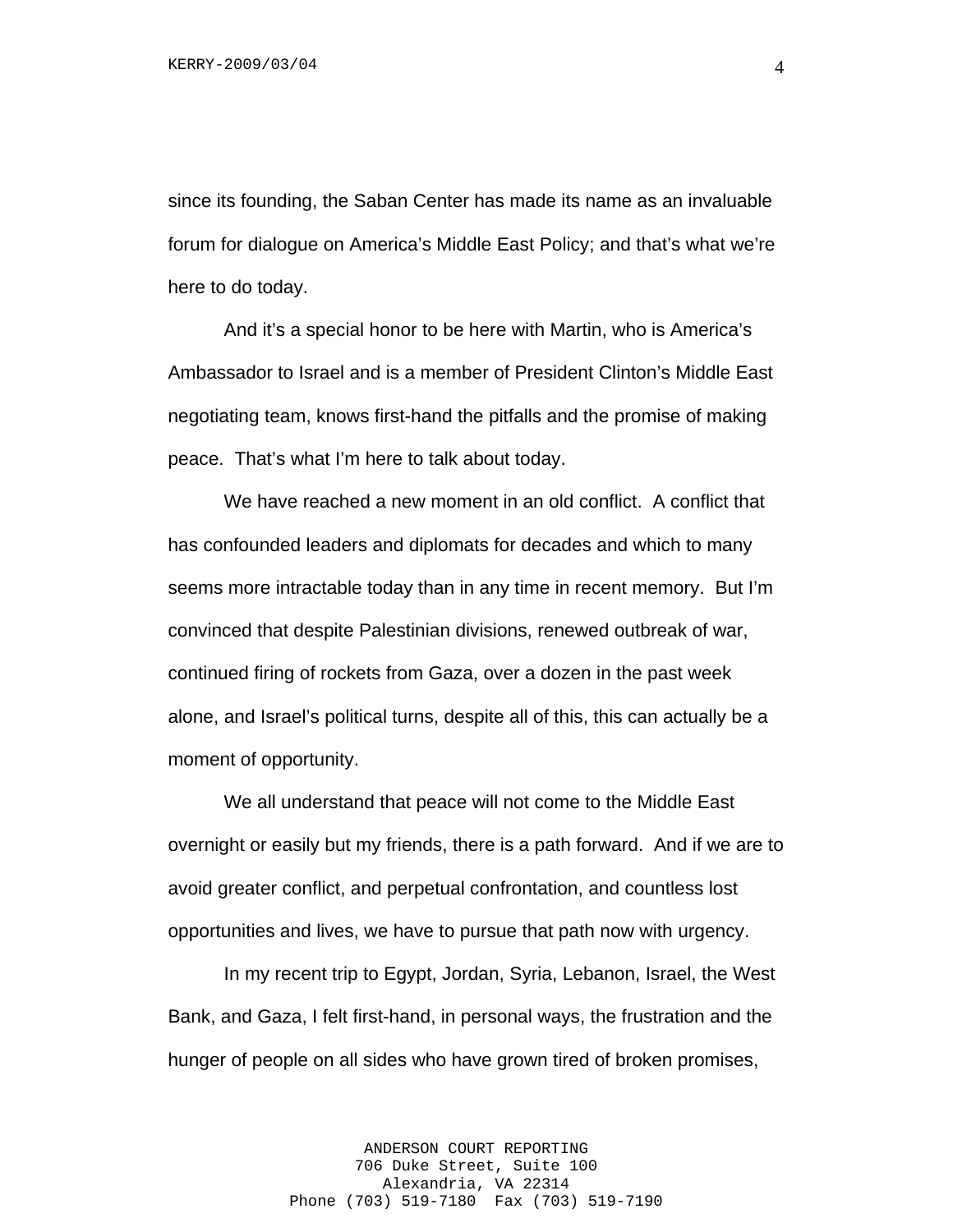tired of peace talks that lead to more war, tired of more war that leads to more desperation and more cynicism.

I saw a region made wary by the failures of the past, but also, keenly aware of the critical two truths, if you will, about this particular moment. On the one hand, the election of not just a new President, but of Barack Obama in particular, presents an extraordinary chance to signal a new approach, a new pragmatism, a new spirit of possibility, and especially a renewed willingness to listen and to lead.

On the other hand, we've reached a moment of grave danger when rising extremism and facts on the ground threaten the basic future of viability of the Israeli-Palestinian peace process. Leadership, quite simply leadership, will determine which side of the ledger we will fall on. Leadership by all, by each state in the troubled region, but let me tell you above all, leadership by the United States of America.

There's a window of opportunity that we have to seize by showing with actions more than words, that it will not be just business as usual in the Middle East. Our response to this challenge will have major implications for our new President's foreign policy on a world wide basis. It will either be a cornerstone as we rebuild our moral authority or a middle stone that weighs down every effort we make to find partners in the Muslim world and beyond.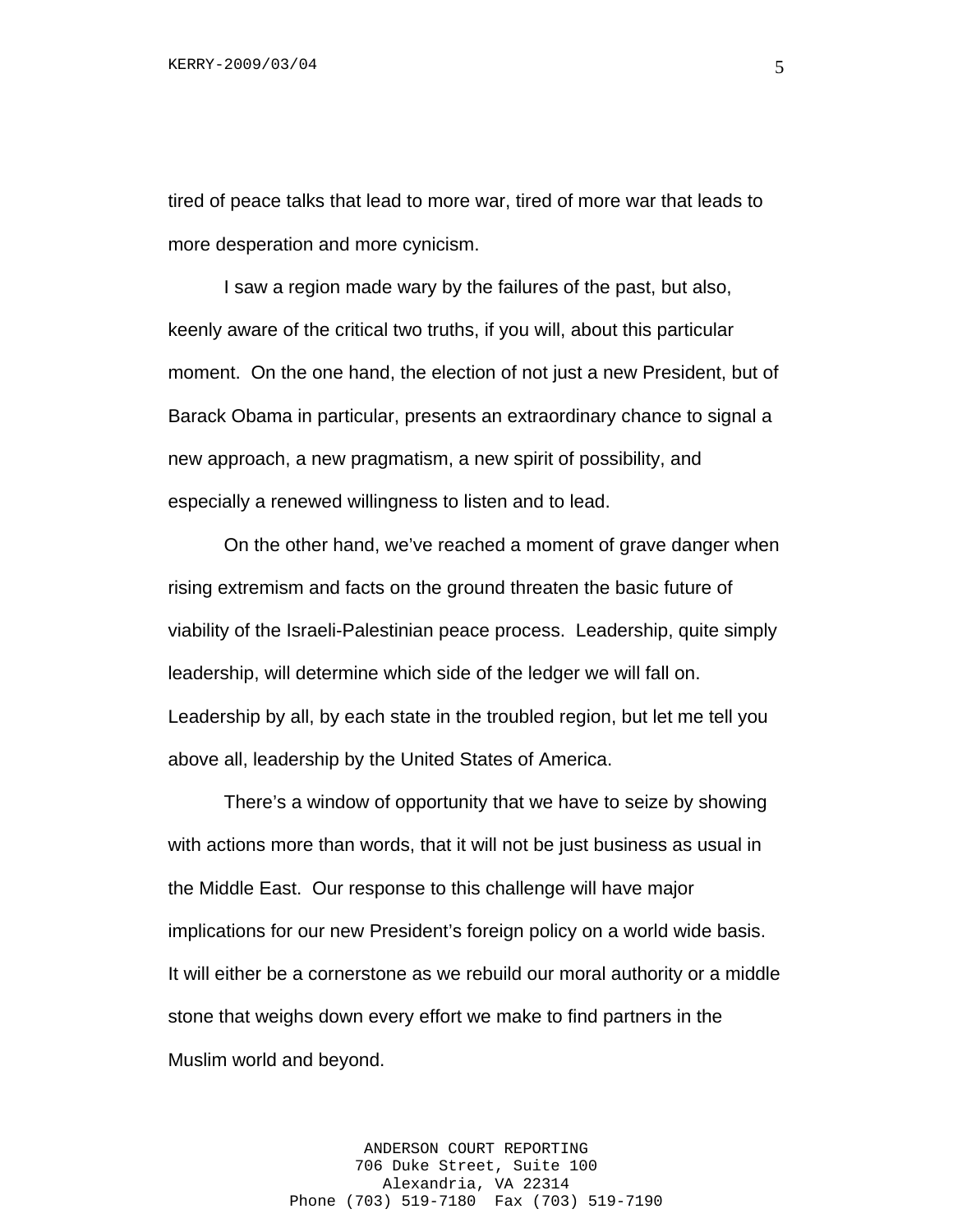One thing is clear. What we do will have a profound implication on our security for decades to come. It also has a profound impact right now because the failure to make peace translates daily into very real human consequences. Nothing drove this home to me more than a recent day that I spent visiting the southern Israeli village of Sderot and then the Gazan town of Izabet Abed Rabboh. In Sderot, which has been the target of thousands of rockets over the last eight years, security officials told me that from the moment that they know a rocket has been fired from Gaza people have just 15 seconds to find safety.

We learned about children who had spent literally everyday of their lives never more than 15 seconds from danger. No child should live that way. In Izabet Abed Rabboh and Gaza I saw little Palestinian girls playing in rubble where just months ago buildings stood. I'm no stranger to war and to destruction, but I was moved by the enormity of the humanitarian challenge.

I couldn't help but be impacted standing in front of the ruins of the American school there and seeing the breadth of the damage. But I also saw a glimmer of hope in the faces of average Palestinians determined to carry on with their daily lives.

As I said in Gaza, and I said it in Sderot, if terrorists in Quincy, Massachusetts were lobbing rockets into Boston, and it's about the same

> ANDERSON COURT REPORTING 706 Duke Street, Suite 100 Alexandria, VA 22314 Phone (703) 519-7180 Fax (703) 519-7190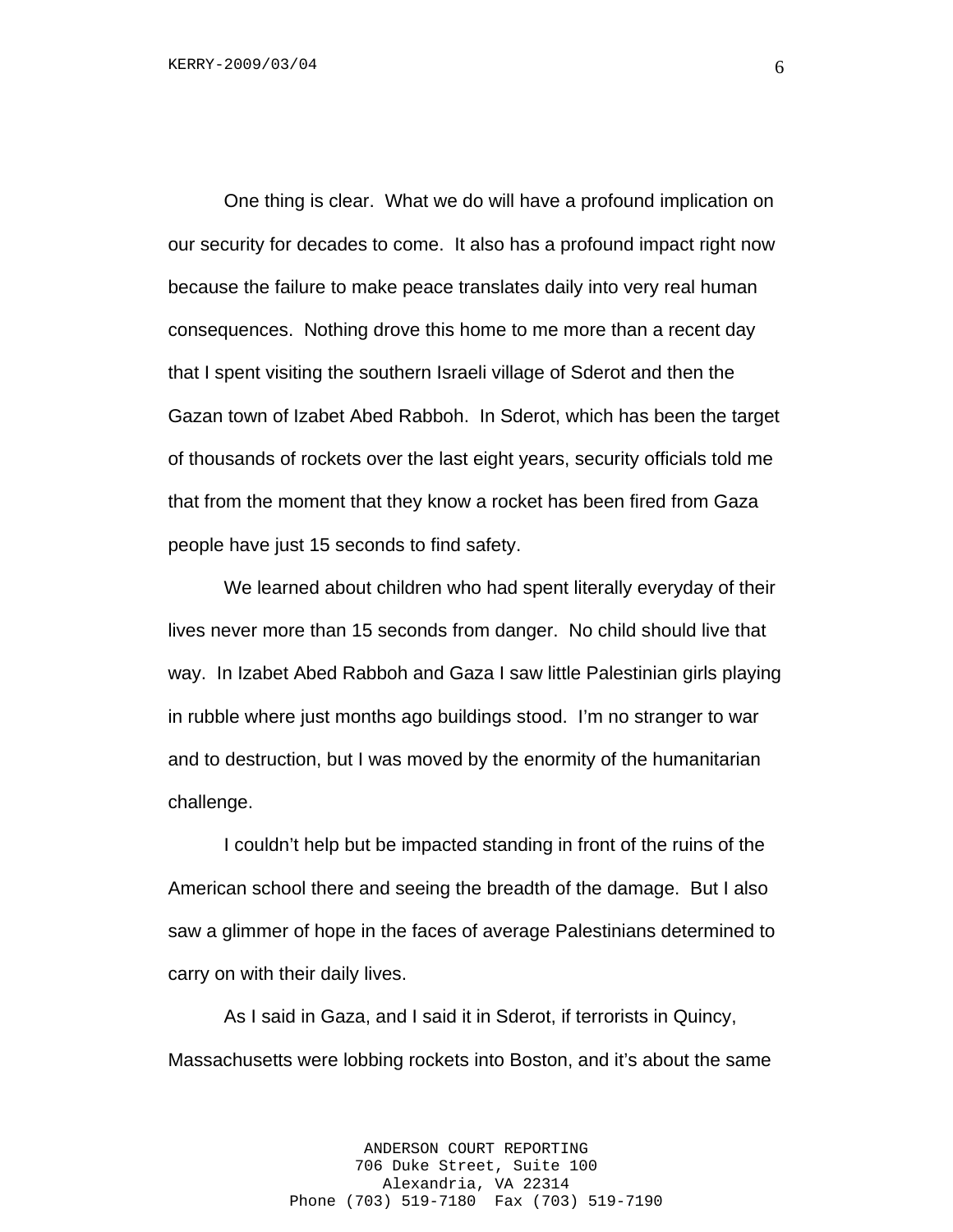distance apart, we'd have to put a stop to it just as the Israelis were forced to respond.

But despite the differences on either side of that narrow strip of land, I was inspired by the determination of everyone on both sides who live with the daily reality of this conflict. If the kids on both sides can hope for themselves, if they can persevere for a better future, then we have to help them get there. And we all know exactly what it's going to take; two states living side by side in peace and security.

Now given the war in Gaza and a divided Palestinian leadership, given the failure of Israel's unilateral withdraw disengagement from Southern Lebanon and Gaza, to bring peace, given Hamas' control of Gaza, and uncertainty about the next Israeli government's commitment to a new state solution, some would look at that and say the prospects for peace are further than ever.

So why do I believe we can succeed now? And I do believe this, where we have failed before. I believe it because broader trends represent an opening to make peace possible. In fact, I see four major causes for hope which together comprise a powerful case for action.

The first and most important is a tectonic shift in Middle East geopolitics. The rise of Iran has created an unprecedented willingness among moderate Arab nations to work with Israel. This realignment can help to lay the groundwork for progress towards peace.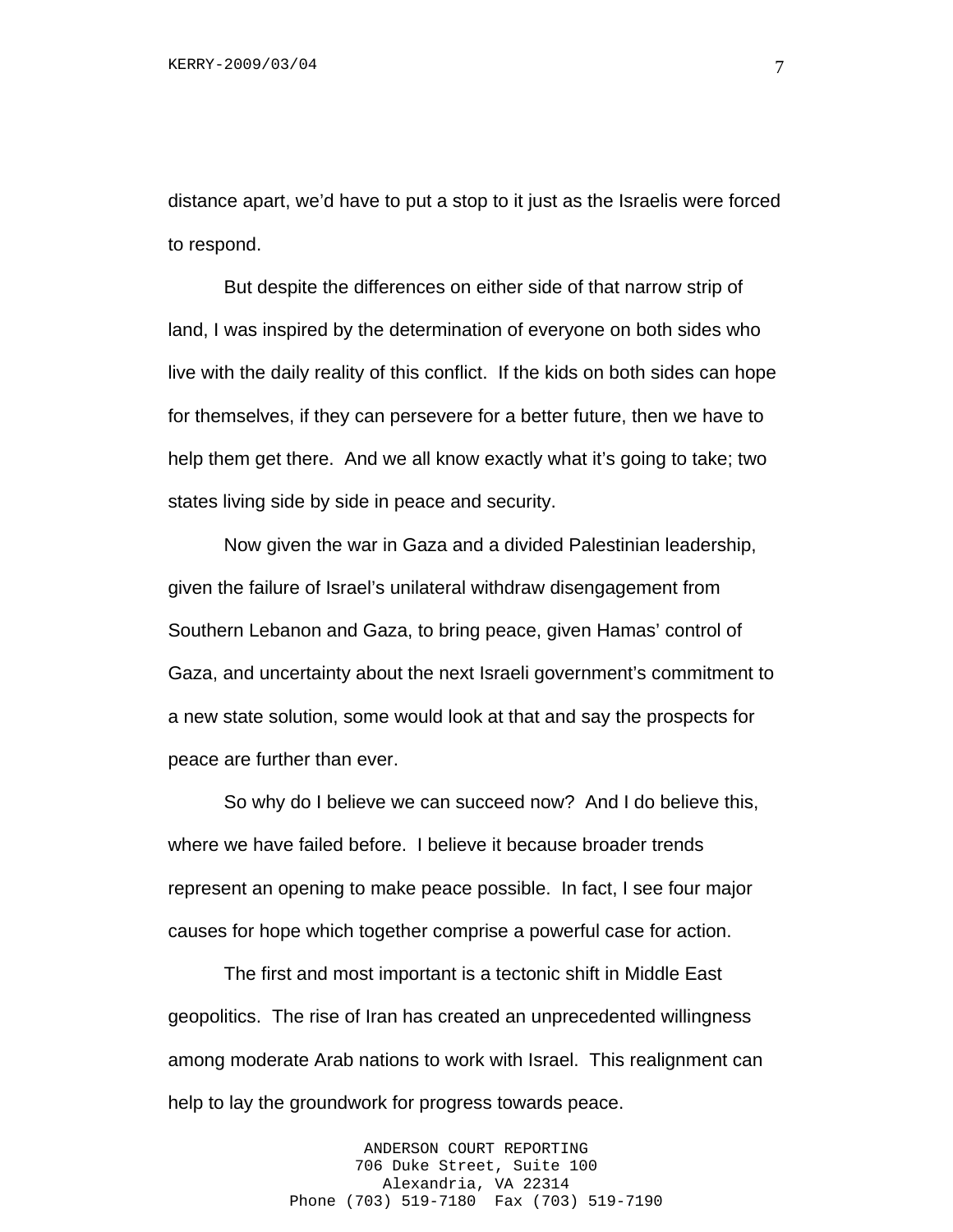Second, the Arab peace initiative has emerged as the basis on which to build a regional roadmap that enlists moderate Arab nations to play a more active role in peacemaking and to paint a clearer picture than ever before of the rewards that peace would bring to all parties.

Third, the outlines of a final status agreement are in fact clearer than they have ever been. The challenge is not what it looks like; it's how to get from here to there. I believe the answer is to move simultaneously on capacity building in the West Bank and on the final status talks.

Fourth, the Obama Administration presents an extraordinary opportunity for a new beginning where America reclaims the role of an active and creative agent for peace. We can capitalize on this by charting a new path that will empower moderates on all sides, who frankly, have been lacking the political cover and losing political ground as a consequence.

To start with, we need to fundamentally reconceptualize the Israeli Palestinian conflict as a regional problem that demands a regional solution. The challenges that we face there, Iran, Iraq, Syria, Lebanon, and the Middle East peace process form an interconnected web that requires an integrated approach.

Over the last decade the geopolitics of the Arab world were fundamentally shifted. They were in fact turned topsey-turvey not by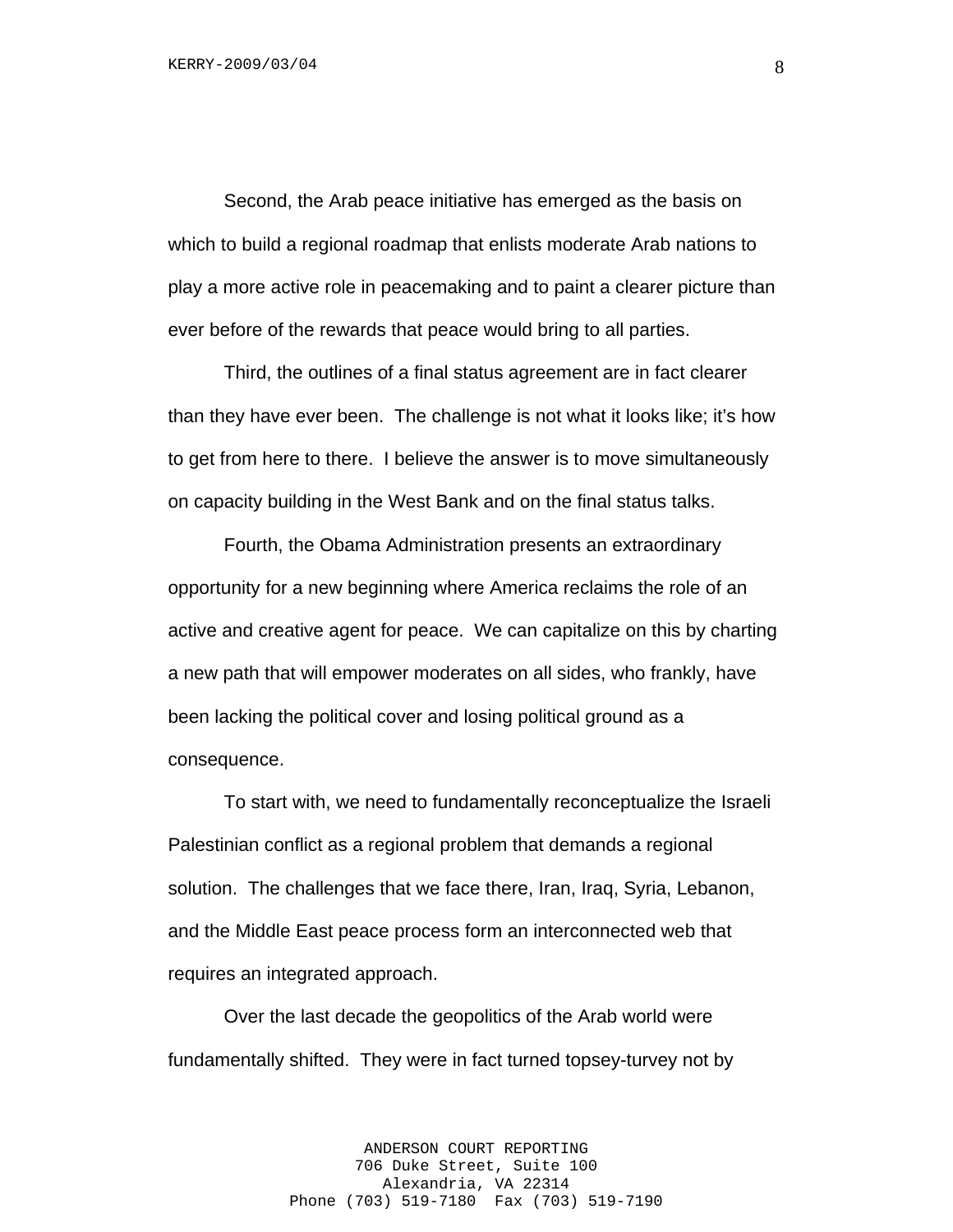something they did, but by something that we did. By removing Saddam Hussein, we unwittingly created a power vacuum which Iran has filled.

But just as the war in Iraq separated us from many in the Arab world, I believe it's winding down now, offers and opportunity to strengthen ties and to advance the peace process, to work towards what President Sadat called, as Martin reminds me, a full partnership in the effort for peace.

Whereas once the Arab world voted unanimously for the three no's, no dialogue with Israel, no recognition of Israel, and no peace with Israel, there are now three very different no's which dominate many discussions in the region; no Iranian nukes, no Iranian meddling, and no Iranian hegemony. To Israel, Iran poses both an existential threat and a major obstacle to peace and it's easy to understand why.

Israel withdrew from Southern Lebanon, and Hezbollah wound up with Iranian missiles. Israel withdrew from Gaza, and Hamas wound up with Iranian rockets. The Israelis are not about to let the same thing happen in the West Bank and nor should they. So there's a new reality; moderate Arab countries and Israel alike are actually more worried together about Iran than they are about each other.

As a result they are now cooperating in ways that were unimaginable just a couple of years ago. The truth is that an international initiative to prevent Iran from acquiring a nuclear weapon is an essential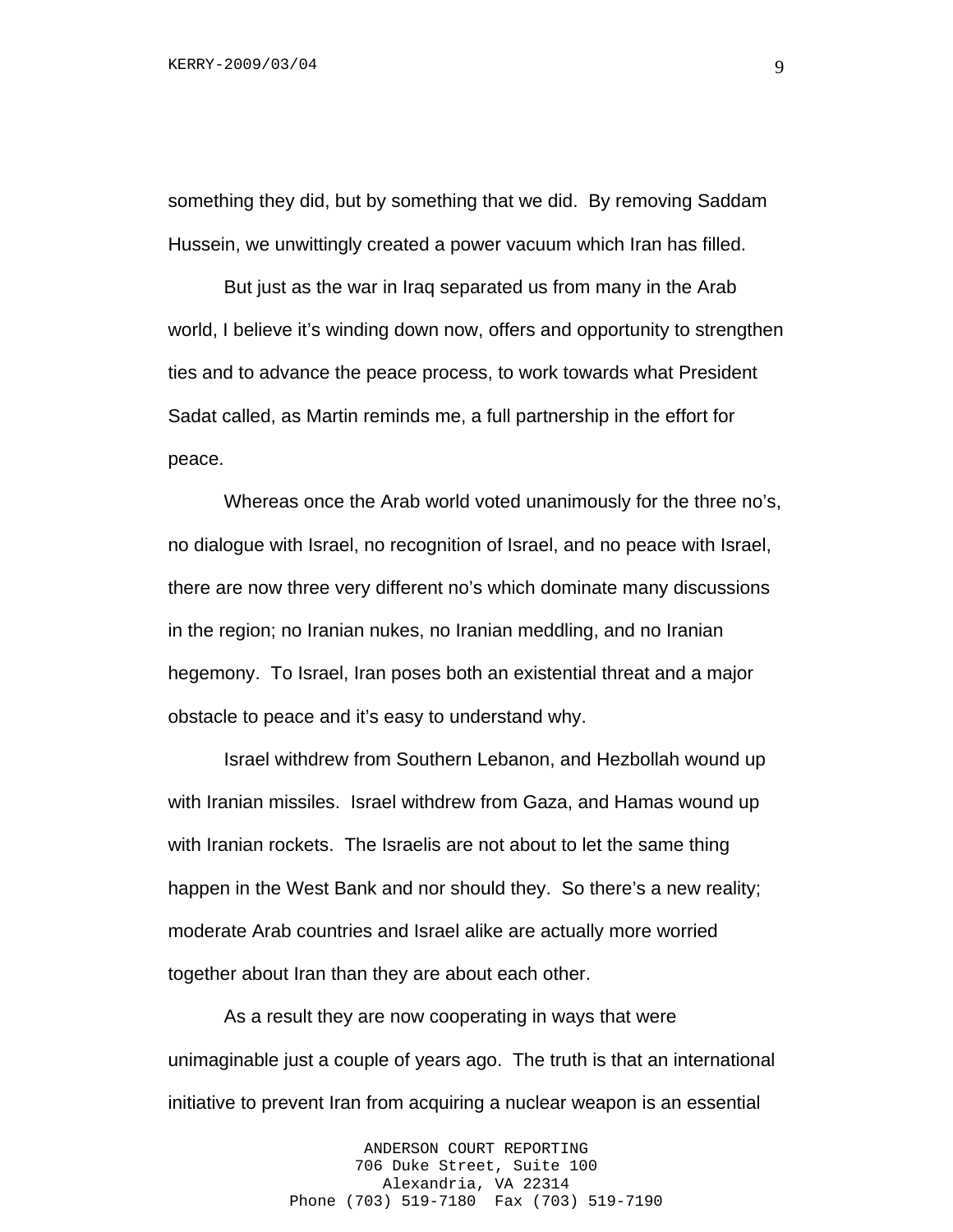building block of stability in the Middle East. If we succeed, Arab moderates will be stronger and Israel will be much more likely to take the risks for peace.

The President is right to open the door to direct engagement with Iran and all of us hope that a more productive relationship can emerge by exploring areas of mutual interest. And believe me there are some; like Afghanistan where we've worked cooperatively in the past, and that by showing the past to greater integration into the international community, if Iran changes its behavior, we make progress.

I have long advocated this approach realizing that even if it fails to achieve our goal, it will establish our own and our allies' bonafides for the tough measures that may have to follow. Regrettably, the Bush Administration drew red lines, which it lacked the ability to enforce. The challenge for the Obama Administration will be to choose clearer red lines and build coalitions willing to back them up. And at a minimum we need to make an enhanced inspections regime with intrusive verification capacity a top priority.

This is important. A lot of countries have made a decision about no nuclear weapons but they have not really made a policy decision about what you do. Who does it? How? If a nuclear armed Iran is in deed unacceptable, and I believe it is, and I heard from Arab moderate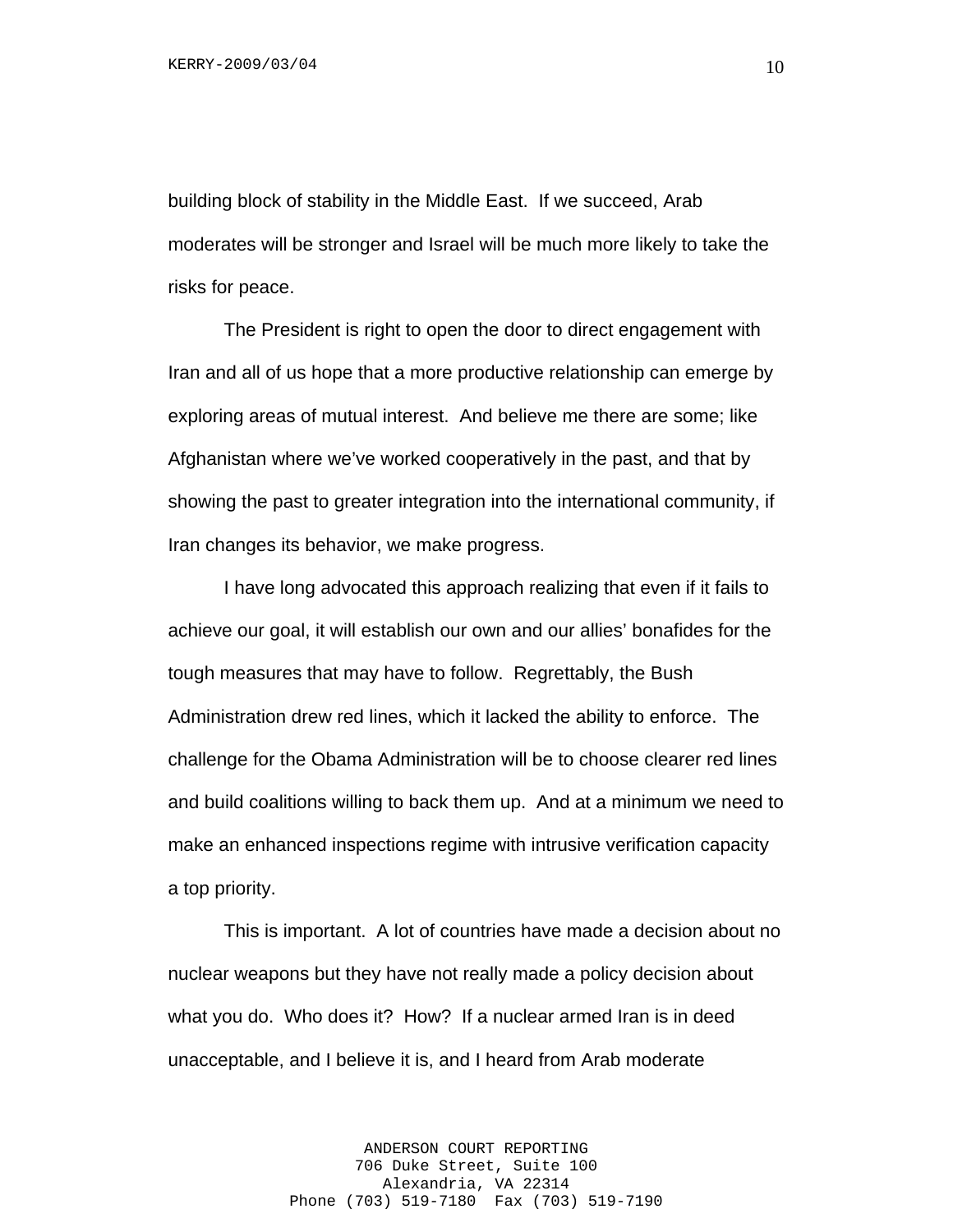countries in the region, they think it is; if it is indeed unacceptable, then we must urgently build consensus around the actions necessary to avoid one.

The use of force should never be taken off of the table, but I'll tell you, given the costs and the risks, which everybody can measure, it is imperative that we have a strategy of diplomatic engagement backed by escalating multilateral sanctions which we hope we never have to take because we can find the measure of reasonableness. And if we are serious about sanctions, greater Russian and Chinese cooperation must be a top priority in our bilateral relations.

We can also make progress with Iran by making peace and by making progress with Syria. And I commend the Administration for initiating the dialogue with Damascus. And I thank the Ambassador who is here for the visit that we had, and the time we spend with President Asad, and the clear perceptions that I drew from that; that there are several avenues of immediate focus where we can make that progress.

We should have no illusions that Syria's going to suddenly end its ties to Iran. But that shouldn't threaten us as long as their relationship ceases to destabilize the region. It benefits us, it benefits the region, it benefits Syria if President Asad looks to the west for new relationships.

Moving in this direction is not wishful thinking. Remember when the war broke out in Gaza, the Syrians were talking indirectly to the Israelis through Turkey and this was done over the objections of Iran.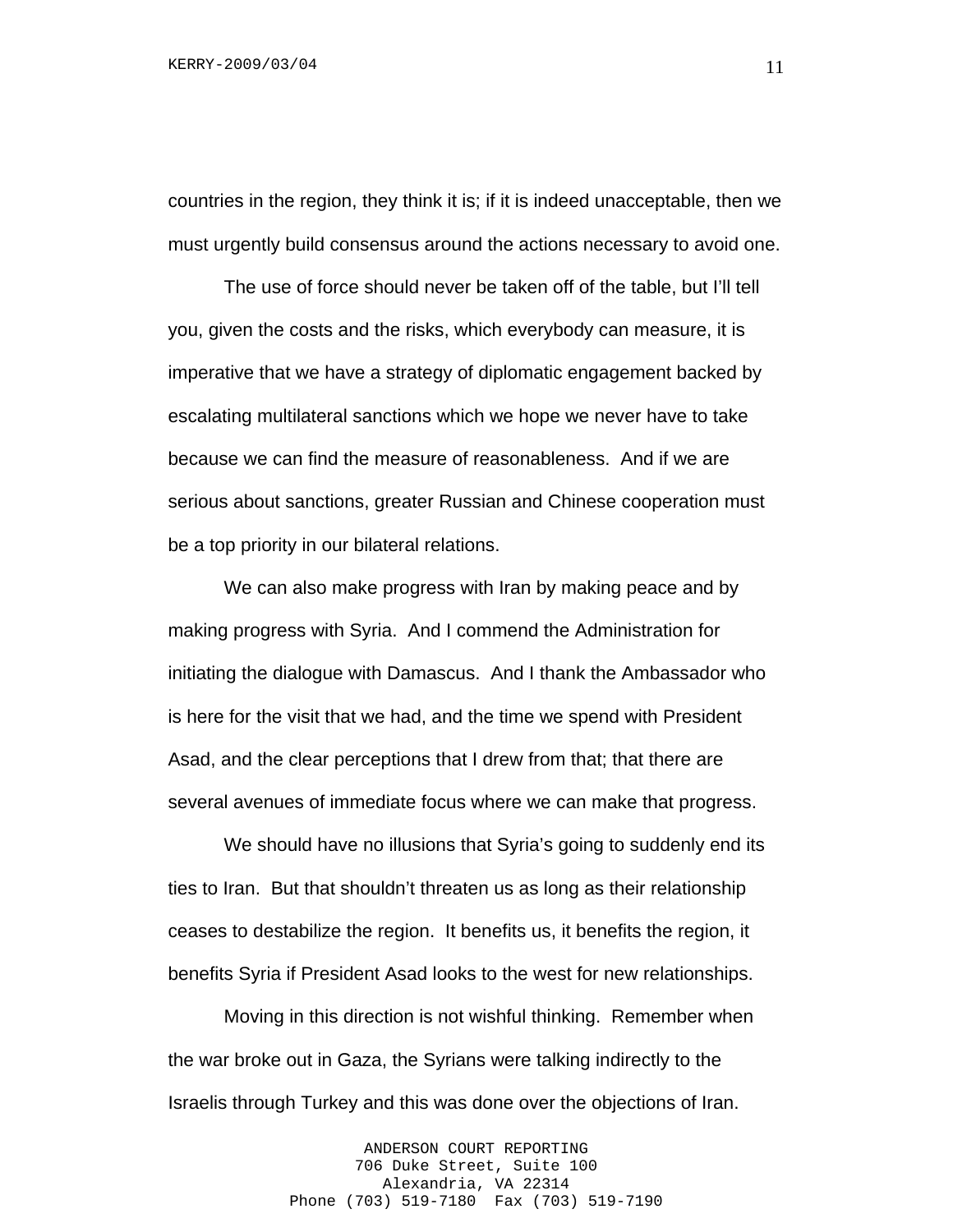Syrian President Bashar Al-Asad told me recently in Damascus that he is prepared to resume peace negotiations with Israel and embrace the Arab Peace Initiative once again.

Syria would like direct American participation in these peace talks and we should play that role if our presidents can indeed help move the process forward. Syria, I have no doubt, will still play both sides of the fence as other nations do and will in their interests in any region. But we need to make it clear that negotiations will never come at the expense of Lebanon or of international justice. But I believe, and I think President Al-Assad understands, that as a secular Arab country with a Sunni minority population Syria's long term interests lie not with Iran, but with it's Sunni neighbors and with the west.

We also have financial incentives to opt for Syria that have a much greater value to them than costs to us. It is telling that even as global markets are in a free fall, Syria is opening a stock market for the first time. Loosening certain sanctions in return for verifiable changes in behavior could actually benefit both sides; U.S. businesses and the sanctions can always be tightened again if there is a backtracking.

Our challenge is to translate these regional dynamics and opportunities into tangible progress toward peace. We know that among the reasons Camp David failed was a lack of a buy in from Arab states whose support would have given Israel the broader peace that it seeks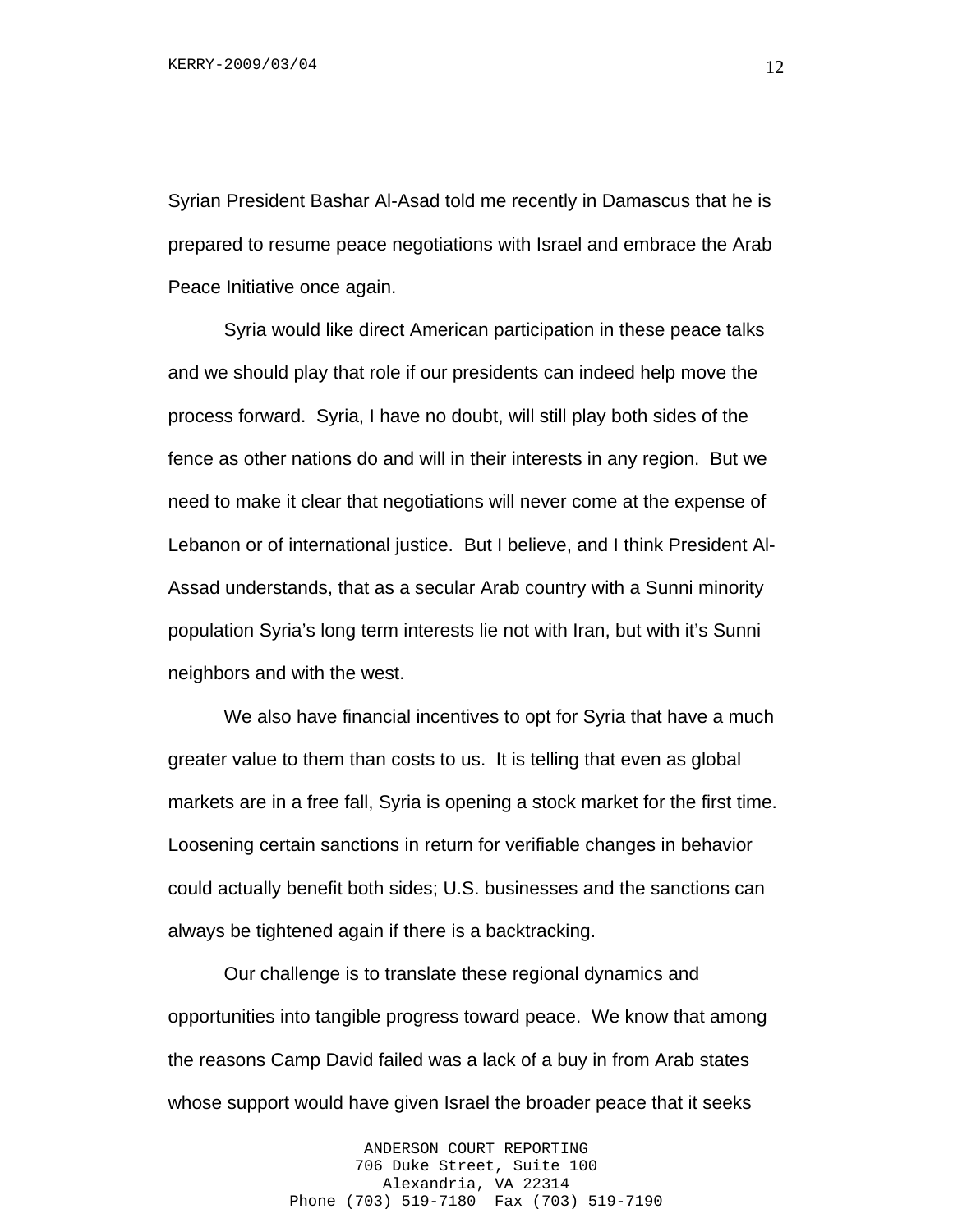and Palestinians the necessary cover to make difficult decisions. That is a short fall that we can address now. How do we begin? By building on the Arab Peace Initiative; this bold step, frankly, never received the focus that it deserved when Saudi King Abdullah proposed it in 2002.

We cannot underestimate. We underestimate at our peril and we have for the last six years since it was made. We cannot underestimate the importance through this initiative that every Arab country has now agreed to the basic formulation of land for peace and of the recognition of the state of Israel and the normalization of relations.

Now we need to expand this premise into a regional roadmap that flushes out the promise of the Arab Peace Initiative. Palestinians have the Quartet's Roadmap but a regional roadmap would sign all of the key players onto a series of specific steps and commitments.

This will take more than a brief conference, folks. It will require a sustained multilateral effort like the one that followed the first Madrid Conference in 1991. But a regional roadmap would formalize the more immediate role that Arab nations must play and it would provide real accountability.

Egypt, Saudi Arabia, Jordan, have already made major contributions to the cause of peace. But all Arab nations must increase their efforts at this critical juncture. The most vital and immediate contribution the Arab community can make right now is frankly to pressure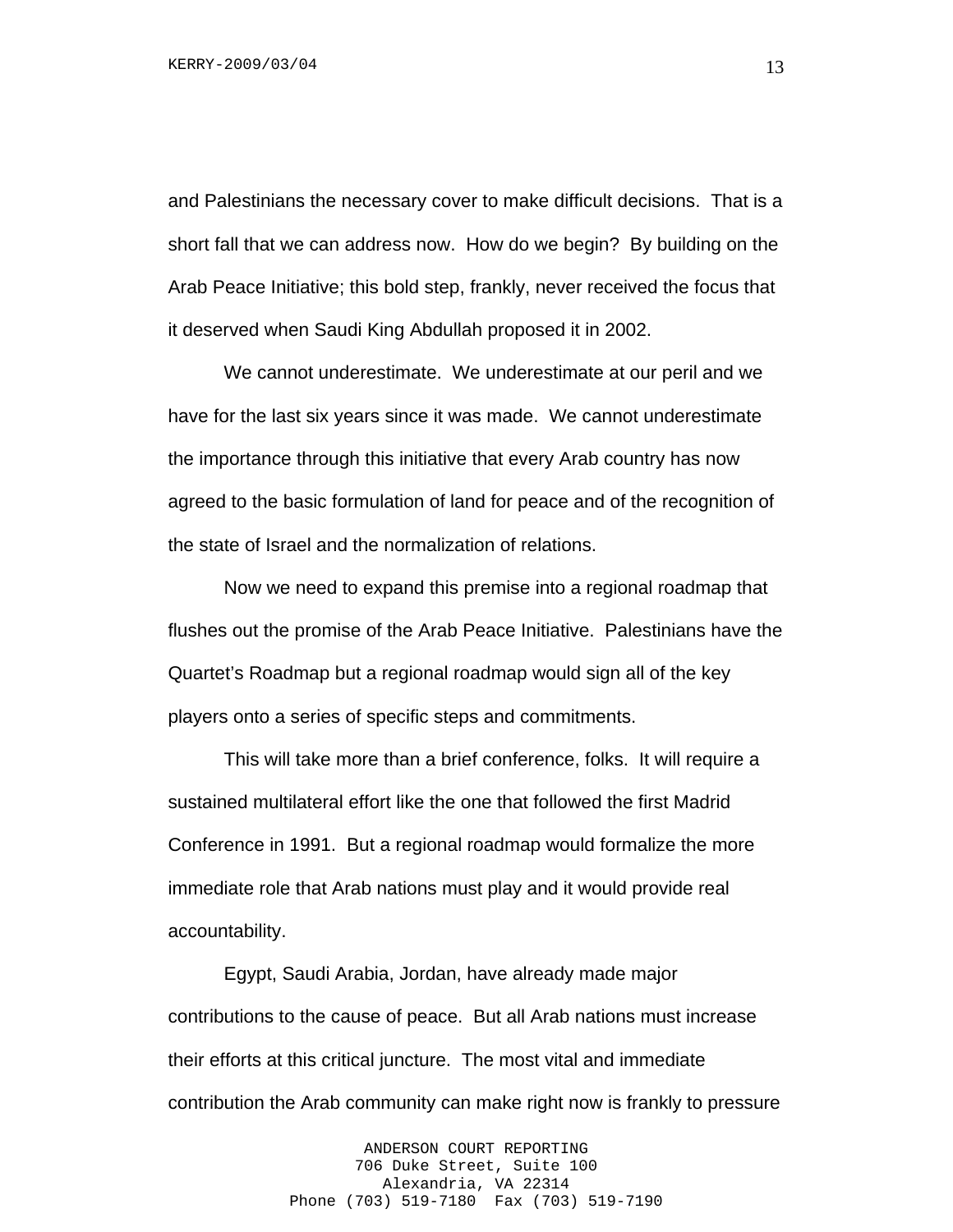Hamas to stop firing rockets and agree to a Palestinian unity government acceptable to all parties that agrees to the Quartet requirements of ceasing violence, recognizing Israel, and honoring previous agreements.

Going forward, Egypt must do everything possible to prevent the smuggling of weapons across its nine mile boarder with Gaza. Jordan can expand on its role of training Palestinian authority forces. And the Saudis need to follow through on a significant commitment to reconstruction in the West Bank. Other Arab states have a role to play as well. The Gutter, for instance, can't continue to be an American ally on Monday that sends money to Hamas on Tuesday.

Building on the Arab Peace Initiative requires that we work with Arab nations to create a step by step process, not just a final promise to improve relations with Israel. Right now, the Arab Peace Initiative grants Israel recognition and peace with the Arab world, in return for concluding a final deal. That's not enough. Interim steps on all sides will be needed to build confidence and momentum along the way. And finally, the regional roadmap must include the commitments that each country is willing to make and support of an eventual Palestinian state.

For our part, we need to be clear on what the United States and the Quartet will provide as well. This would expand the pie and increase the incentives for the parties to make peace. Offering the parties a clear look at the benefits at the finish line will help the parties to overcome their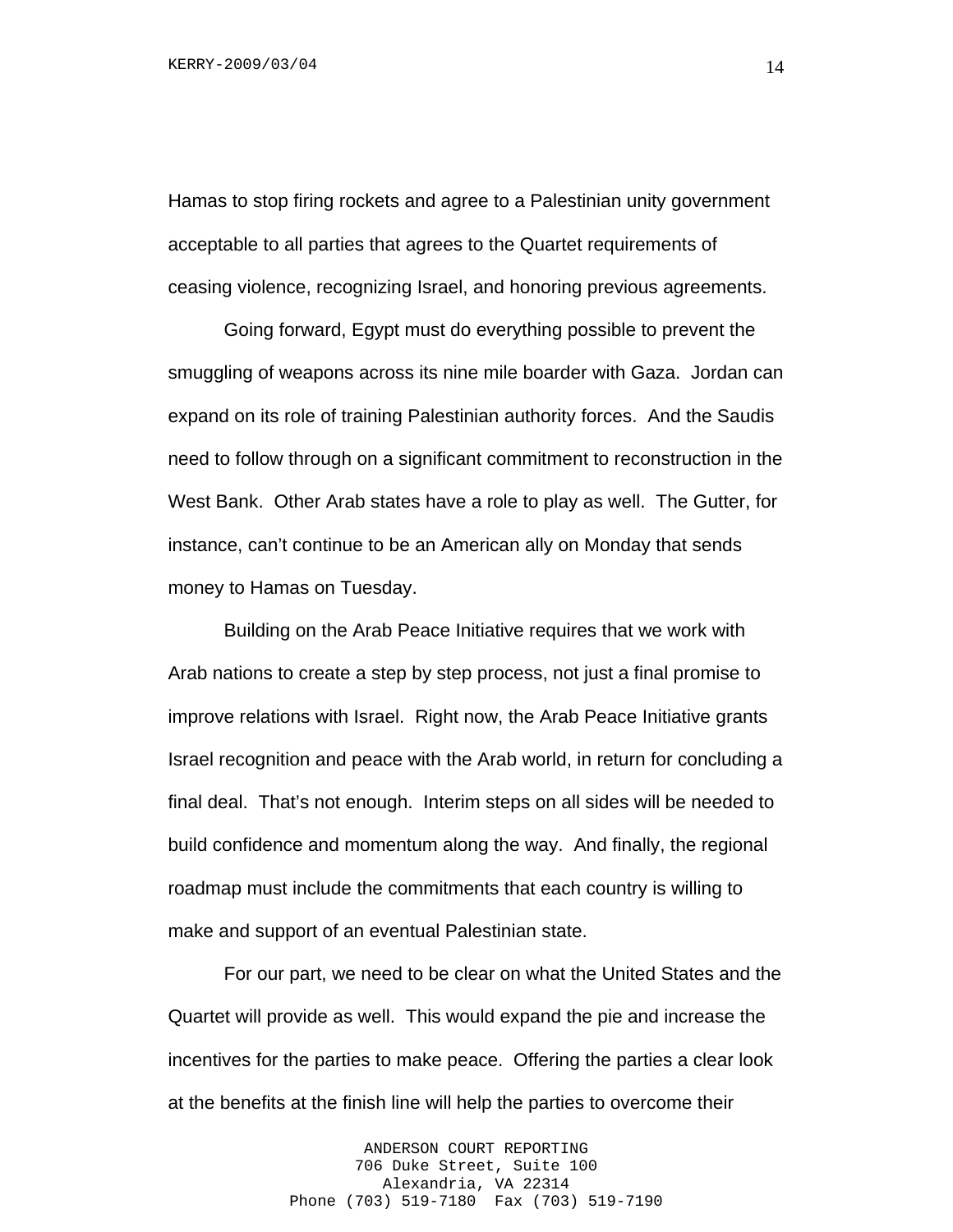mistrust after years of conflict and it will also empower those willing to take the necessary steps to get there.

My third reason for hope is that we have much to build on in crafting a final deal. Negotiations since Annapolis have brought considerable progress on many final status issues. Back in 2000, President Clinton laid out what he thought were the final parameters. The time may well come sooner rather than later when President Obama needs to do the same.

Ultimately, however, the decision on a final peace deal belongs to the Israelis and the Palestinians themselves. They are the ones who have to sell the final deal to their people and they are the ones who have to ultimately live with the results. But as Prime Minister Olmert told me just the other day, the agreement should drive the details, not the other way around. The sooner the parties work through the big three issues, boarders, right of return, and Jerusalem, the more the pieces will come together.

Building security, hammering out the details of governments, attracting investment, building the economy, all of these things will be so much easier the closer we get to the final deal. And I repeat, I repeat, we know today, all of us, the essential shape that that final deal will take.

Now of course, even if the parties can't agree on the final boundaries and other key issues, the implementation doesn't happen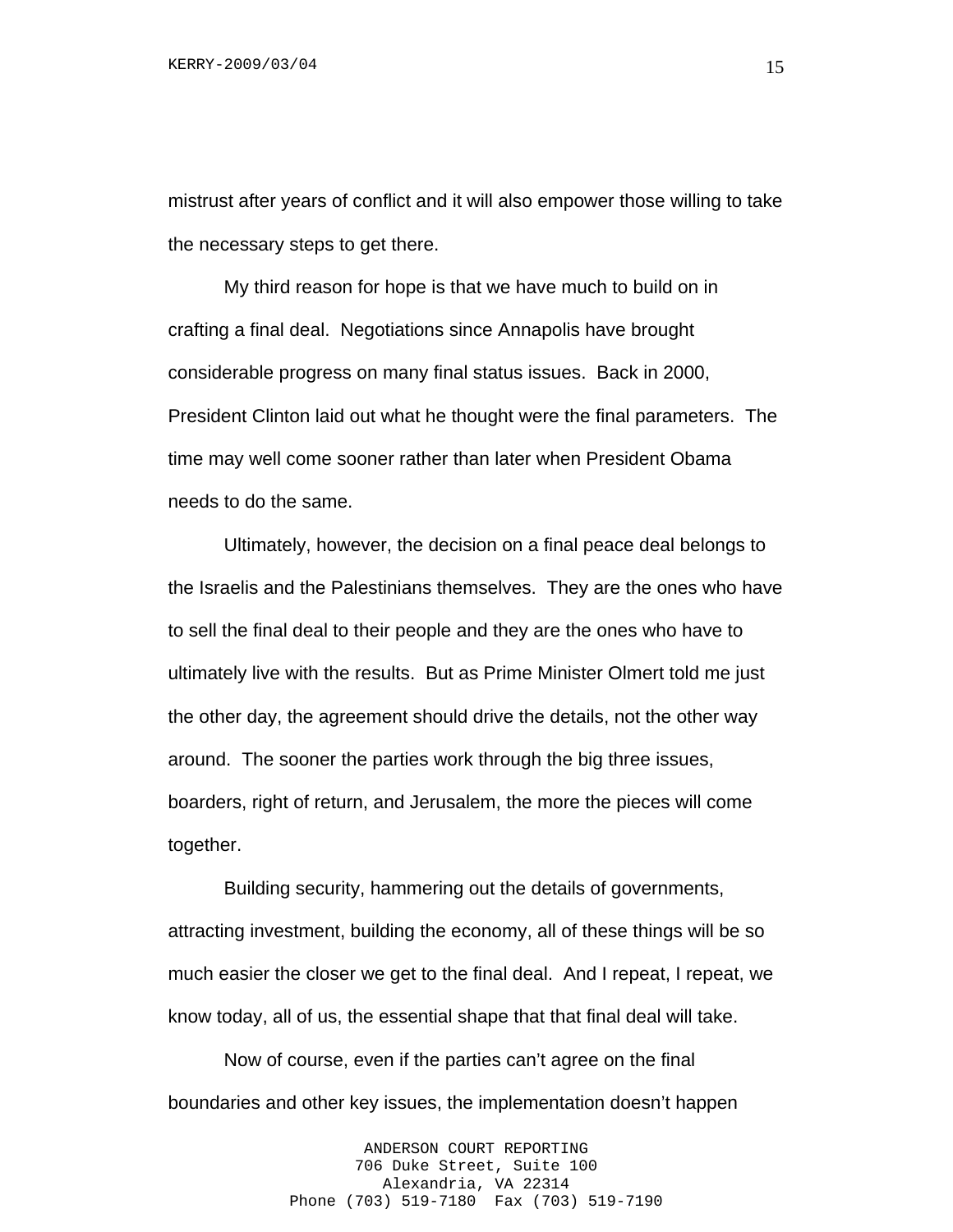immediately. It doesn't have to happen immediately, especially on the security front. That's going to take place over, I would hope, months, maybe a few years. But the clarity of laying out the finish line and arriving at an understanding with respect to it makes it easier for people to believe in that process.

All of the key elements of building Palestinian ability to actually run their own state, including progress, and building security forces, and institution building, they're going to take time. That's why it's vital that we move quickly with the Arab world, the Quartet, to build Palestinian authority capacity.

For years, everyone has talked of the need to give the Israelis a legitimate partner for peace, but the truth is, we all failed to do all we could to help President Mohammad Abbas develop governance capacity and build legitimacy. I know this because I will never forget being in Ramallah with President Abbas on the very day that he was elected in 2005 and hearing him lament his lack of resources compared to what Hamas had. But for too long we did far little, almost nothing to make up that difference.

We cannot repeat that mistake. We have to help the Palestinian authority deliver for the Palestinian people. They have to perceive a change for the better in their lives and we have to do it now.

In Gaza, we must ensure that we deliver desperately needed humanitarian aid and reconstruction assistance without obviously

> ANDERSON COURT REPORTING 706 Duke Street, Suite 100 Alexandria, VA 22314 Phone (703) 519-7180 Fax (703) 519-7190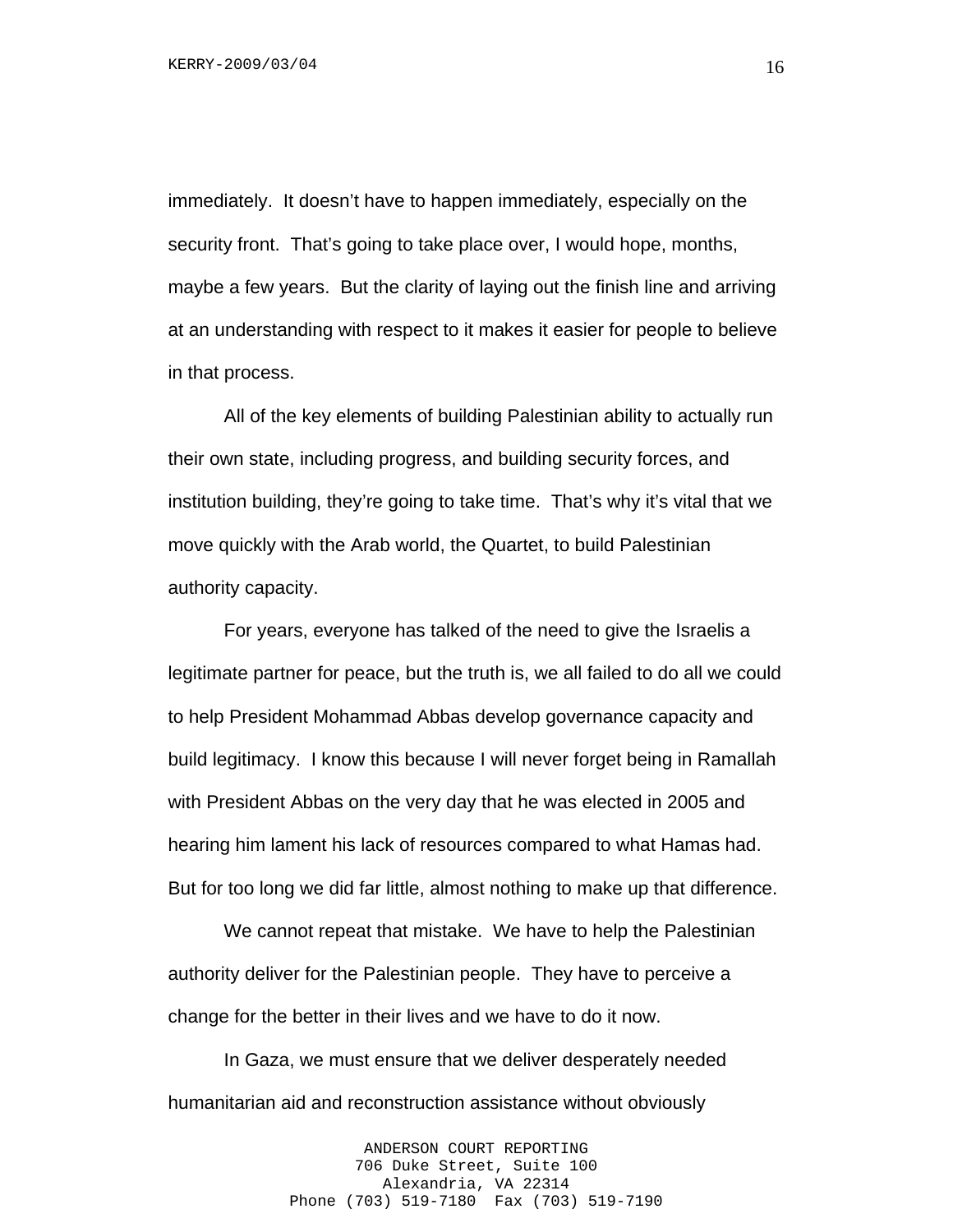empowering Hamas in the process. Having corded destruction, Hamas and Iran cannot be allowed to take credit for the rebuilding, just as Hezbollah did in the wake of the Lebanon War in 2006.

Most importantly, this means strengthening General Dayton's efforts to train Palestinian security forces that can keep order and fight terror. Many people aren't even aware that that's going on. It's one of the most significant things that has happened in recent months. Recent developments have actually been extremely encouraging.

During the invasion of Gaza, Palestinian security forces largely succeeded in maintaining calm in the West Bank amidst wide sped expectations of civil unrest. Obviously more remains to be done but we can help do it.

This brings me to my final point. While I believe there must be an enhanced role for the regional players, nothing can substitute for our crucial role as an active and creative agent for peace. Let's be clear. Israel is one of our closest allies in the world and it will always be.

We have a special relationship, unshakable bonds, an unwavering commitment to Israel's security that will never change, and we are absolutely committed to helping the people of Israel live in peace. In the past, we came closest to peace when we had American leadership that encouraged everyone to make hard choices and earned credibility with all sides. And after eight years, the two often just left the parties to their own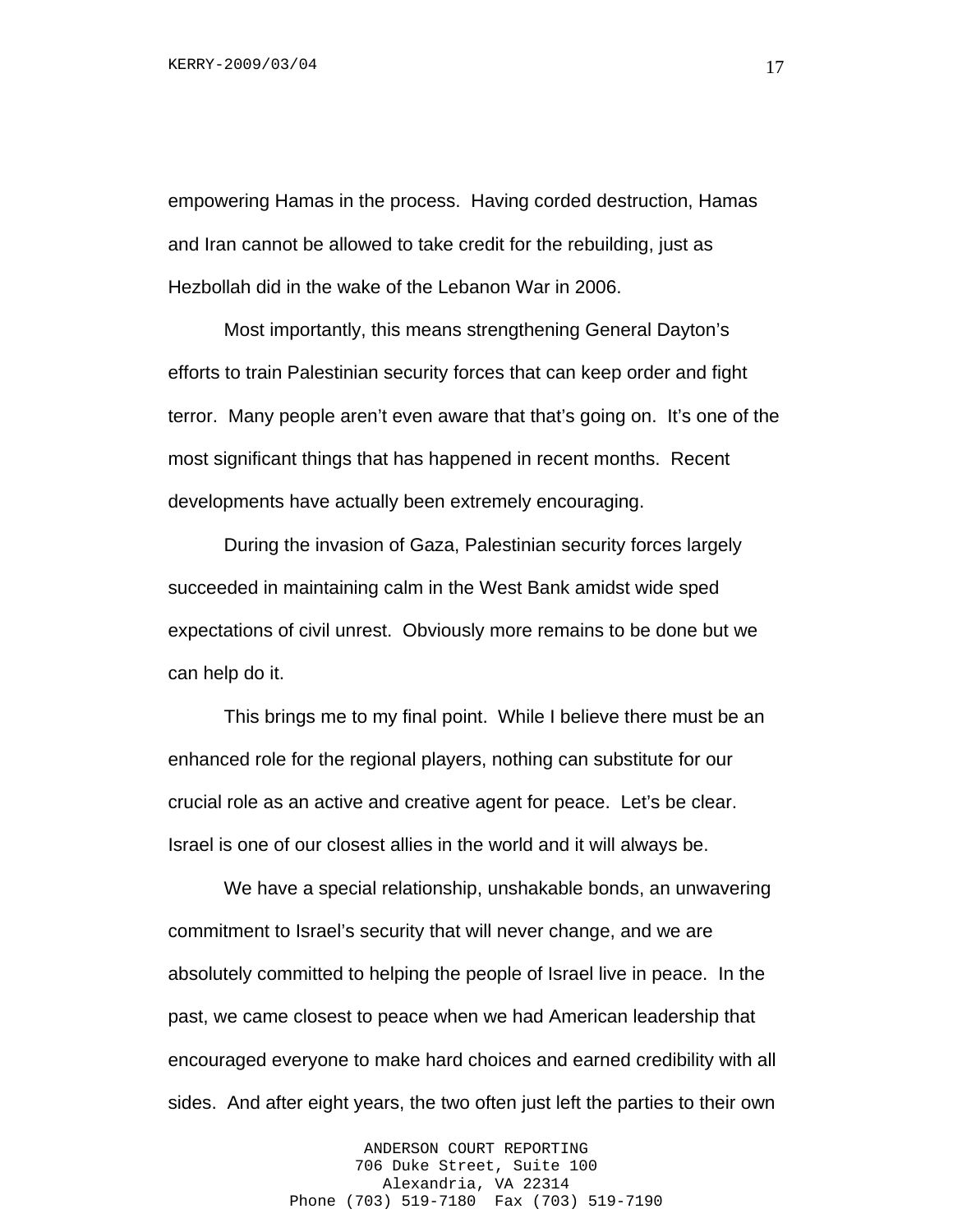devices. Israel has been through a second intifada and two wars that have violated Israeli territory

Clearly, Israel's security is strengthened when the United States is actively engaged. George Mitchell's appointment is a promising step in the right direction and I am confident that he will live up to the immense respect in the region that he brings to this task. Even as we work with the international community to provide more support for the Palestinian authority, we need to ask more in return.

It's no secret that Fata lost the 2006 election to Hamas in part because of a widely held perception that they were corrupt and inefficient. Prime Minister Fayyad has done a great deal to reform the Palestinian authority. But they still need to increase their capacity to govern effectively if they are to earn back the trust of the people that they represent and to earn the trust of the Israeli forces -- the Israelis. The Palestinian security forces must demonstrate that they are willing to crack down on terrorists in a serious and sustained way.

On the Israeli side, nothing will do more to make clearer our seriousness about turning the page then demonstrating with actions rather than words that we are serious about Israel freezing settlement activity in the West Bank. For decades American presidents, Democrat and Republican alike, have opposed new settlement activity and recognized that the settlements are an obstacle to peace.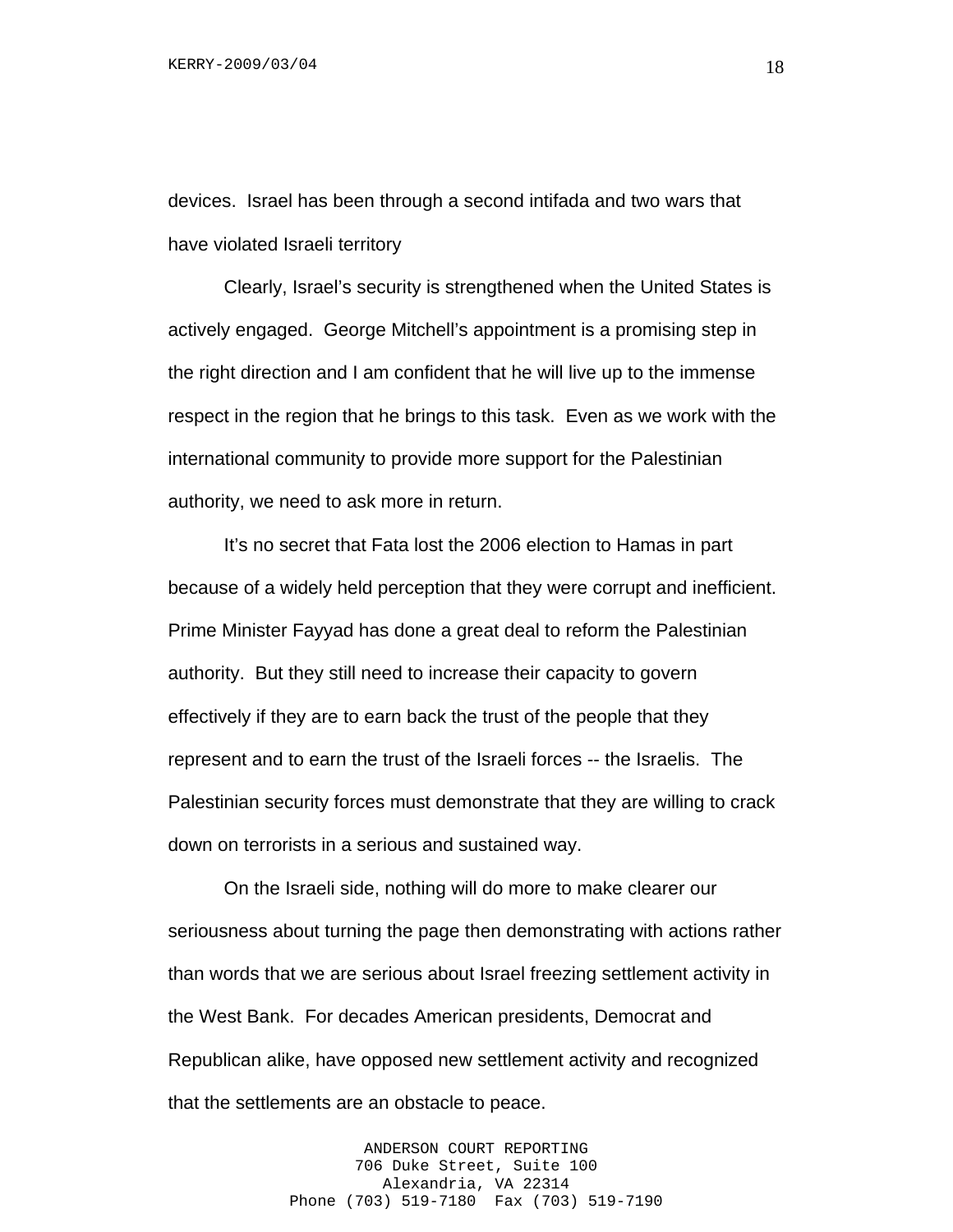But in our honest moments, we would all acknowledge that this policy has usually existed on paper alone. And as recently as 2007 at the Annapolis Conference, Israel recommitted to implementing its obligations under the Roadmap, which include freezing all settlement activity.

We will defend Israel's security unflinchingly. But the fact is, Israelis themselves decided that the settlements make it more difficult to protect the security of their citizens. They're not just fragmenting the Palestinians' state; they fragment what the Israeli defense forces have to defend.

None of us can afford to continue on the present course. In the Middle East, nothing stays the same for long. On both sides, facts on the ground, they're conspiring to make a solution more difficult. A younger and larger population across the Arab world, particularly in Gaza and the West Bank, will make peace impossible if they are left to grow up in a state of perpetual war and disenfranchisement. For the Middle East to avoid living in a state of endless conflict, confrontation, and outright war, a future, believe it or not, more dangerous than today, we must redouble our commitment to making peace now.

Each day without peace, a Jewish state becomes less Jewish, a mosaic of settlements continues to grow, threaten the possibility of a viable contiguous Palestinian state, and radicalism and religious phoneticism grow precisely because there is no agreement.

> ANDERSON COURT REPORTING 706 Duke Street, Suite 100 Alexandria, VA 22314 Phone (703) 519-7180 Fax (703) 519-7190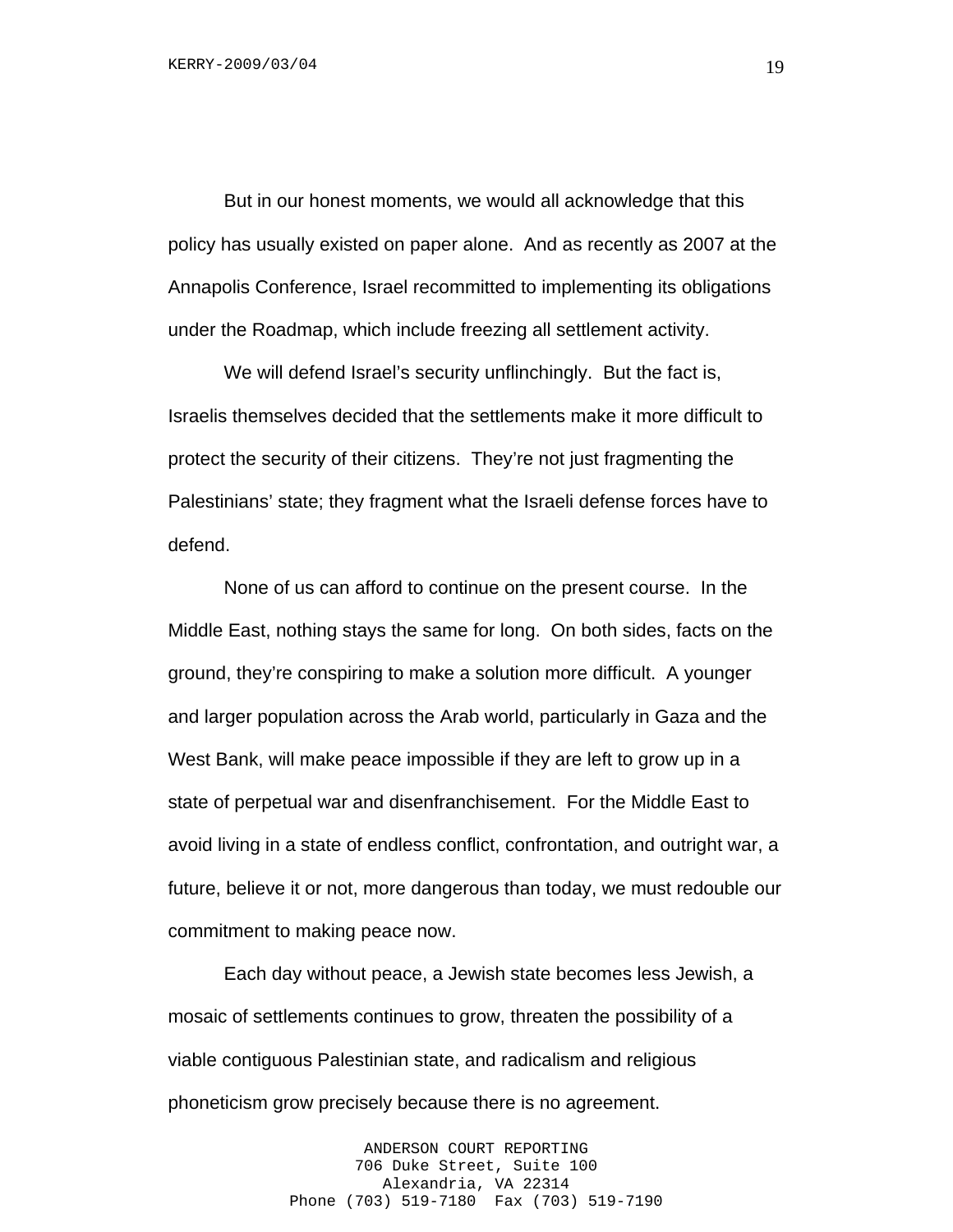We're all caught in a vicious cycle spiraling downward in the wrong direction and we can only reverse that with courage, leadership, and risk taking in the peace process. If we fall back into the same patterns of incomplete stalled talks, small-bore negotiations, we will fail because we will empower those who don't want peace to be able to veto the process.

We will lose for years to come. The goodwill and the commitment of those Palestinians who have put their lives on the line to stand up for a moderate process but who are faulted by their own people because they've failed to produce peace, let alone a significant positive change in the quality of life for their people. No politician can long survive too frequently dashed hopes of their constituency. So this wont be easy but what I have presented today I believe is a case for hope and more importantly, I believe it's a plan to translate that hope into action. We've all witnessed years where moderates have lost strength in the Middle East and too many have lost faith in making peace.

I believe we must make these the years when we restore that strength and revive that faith and finally achieve peace in this troubled region. Thank you.

 MR. INDYK: Well thank you very much, Senator Kerry. That was a great speech; it was comprehensive, and compelling, and creative. We're going to go to the audience for questions but I had a few of my own first, or at least one or two.

> ANDERSON COURT REPORTING 706 Duke Street, Suite 100 Alexandria, VA 22314 Phone (703) 519-7180 Fax (703) 519-7190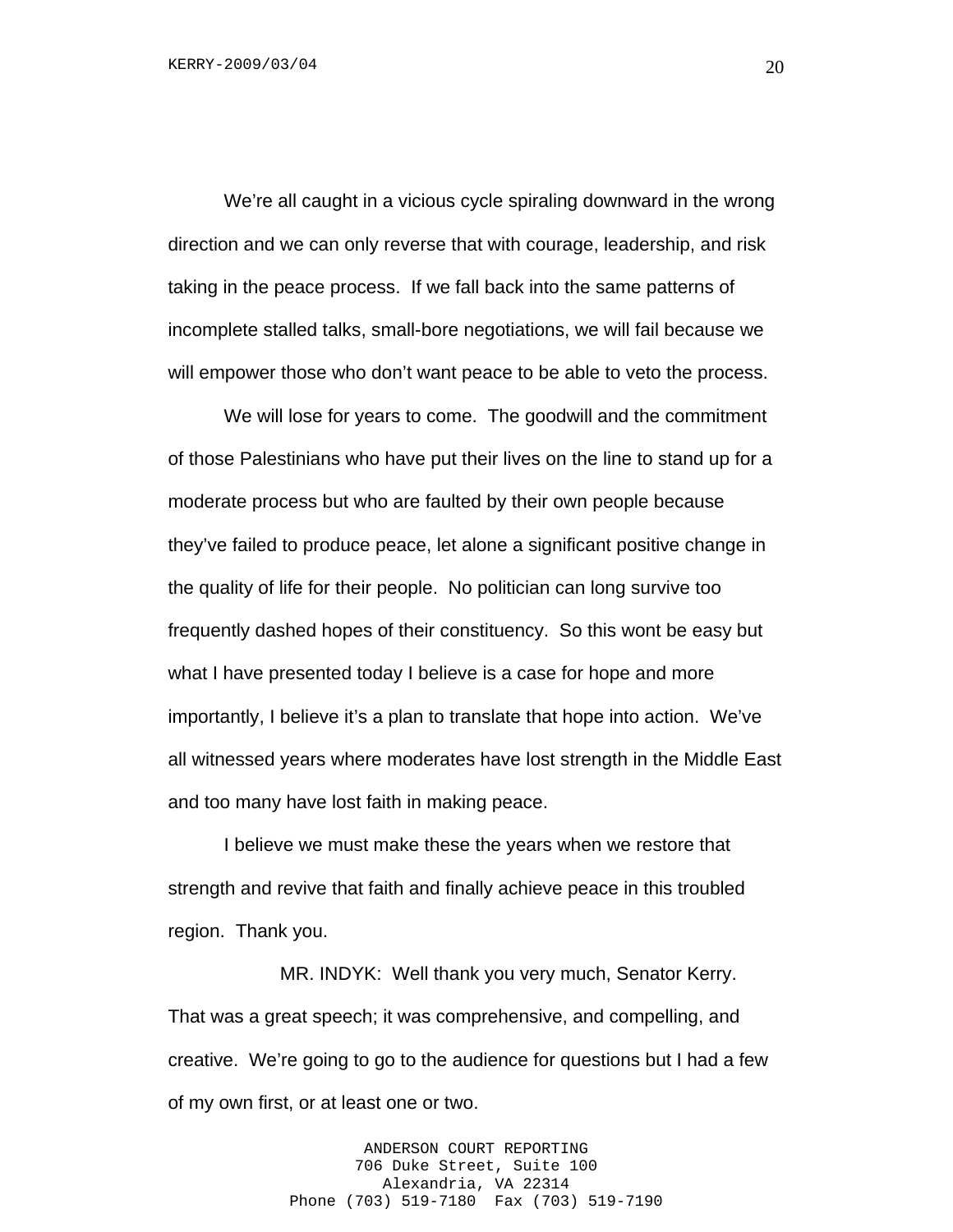#### SENATOR KERRY: Absolutely.

 MR. INDYK: The first is about Hamas. You made clear there in the principles that you've laid out for advancing the peace process that it was very -- it was essential to aid Gaza but not to empower Hamas. How do you actually do that?

SENATOR KERRY: Well, that's a great question and I talked with many of the leaders in the region about how we do do that and I think there is a way to do that obviously. Frankly, that is where President Al-Assad, and Syria, and Egypt, and others can be enormously helpful in this new equation, and they are. The Egyptians at this point are engaged in that effort.

I might comment that I think it's public knowledge now that a number of the things that President Al-Assad, through as Foreign Minister, indicated to me he was going to do he has done in the last days; -- with the Saudis, effort to -- the sending of his Foreign Minister to Iraq, and I believe that there will be more to come.

So I believe, since Khalid Mashal is living in Damascus and the Egyptians have their lines of communication and are working with Hamas on the unity government issue, that there is a way to position this aid, if the moderate Arab states get involved. This is a test of faith, folks.

If the Arab moderate states want this region to indeed change, and begin to change the dynamics as a whole, and get peace for the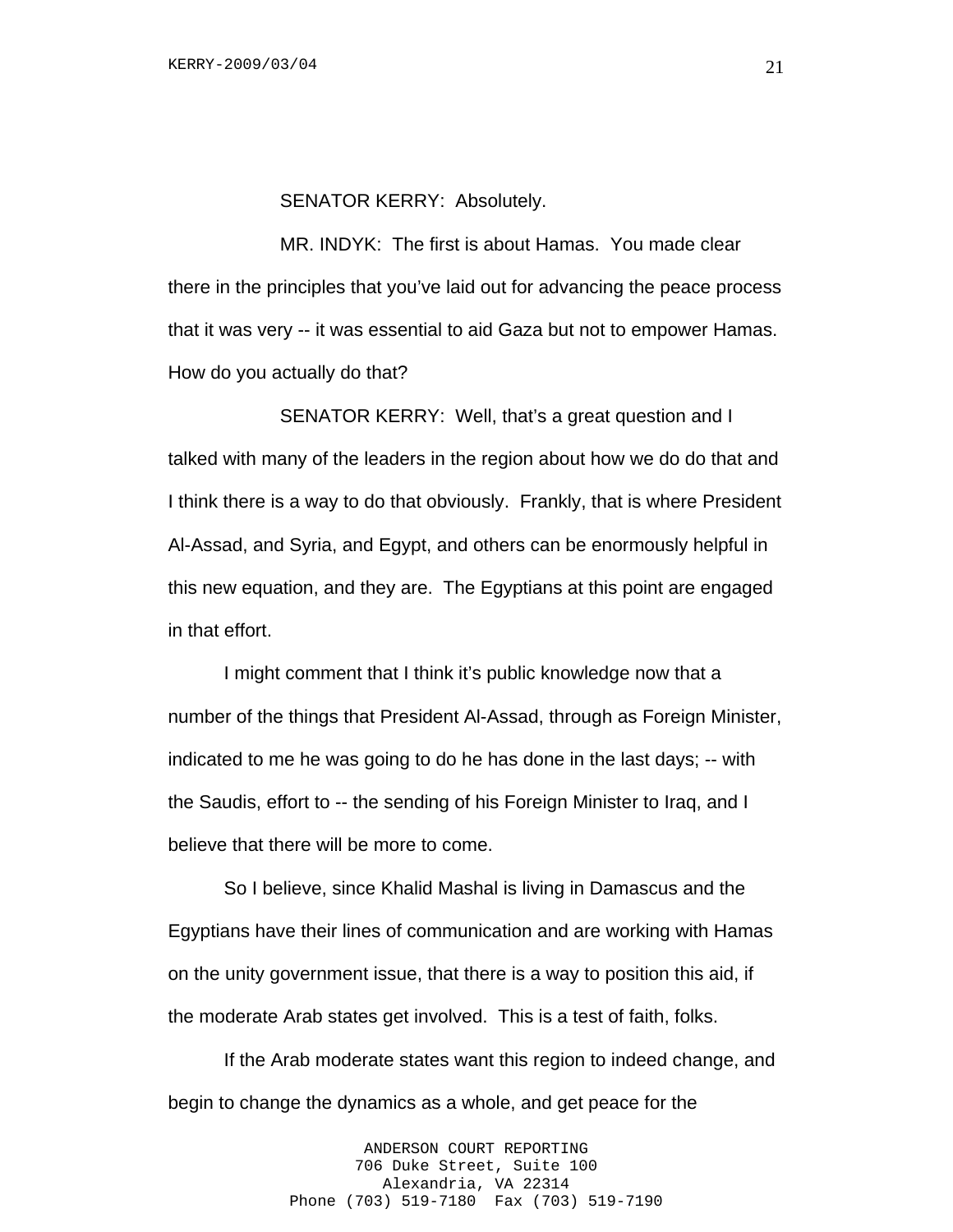Palestinians, then they can help us with Hamas to create a structure, which they're currently working on, to do two things.

One, for the unity government concept with respect to the nonfactional/technocrat government that you might develop in the West Bank where you have people nominated by Hamas but who accept the Quartet requirements with respect to recognition of Israel, prior agreements, and violence but who are, in deed, representing Hamas and nevertheless, you're able to deal with them in that way.

Then, with respect to the Palestinian and with respect to Gaza itself, if there is a super structure of an Arab community committee that is appropriately helping to take responsibility for humanitarian assistance to the Arab world, then if Hamas gets in the way because they don't want humanitarian assistance delivered, I believe that you have a new accountability structure and you begin to change the dynamics of who's actually working for the people. So you can work both simultaneously in my judgment.

Hamas controls Gaza right now. We understand that and I certainly saw that, with the flags flying on the street corners and through the community. But I do believe that there is a ripeness in the moment. Sometimes you know this better than anybody, Martin. You have a feeling in diplomacy that dynamics are shifting and personalities have changed and there's a ripeness to the moment.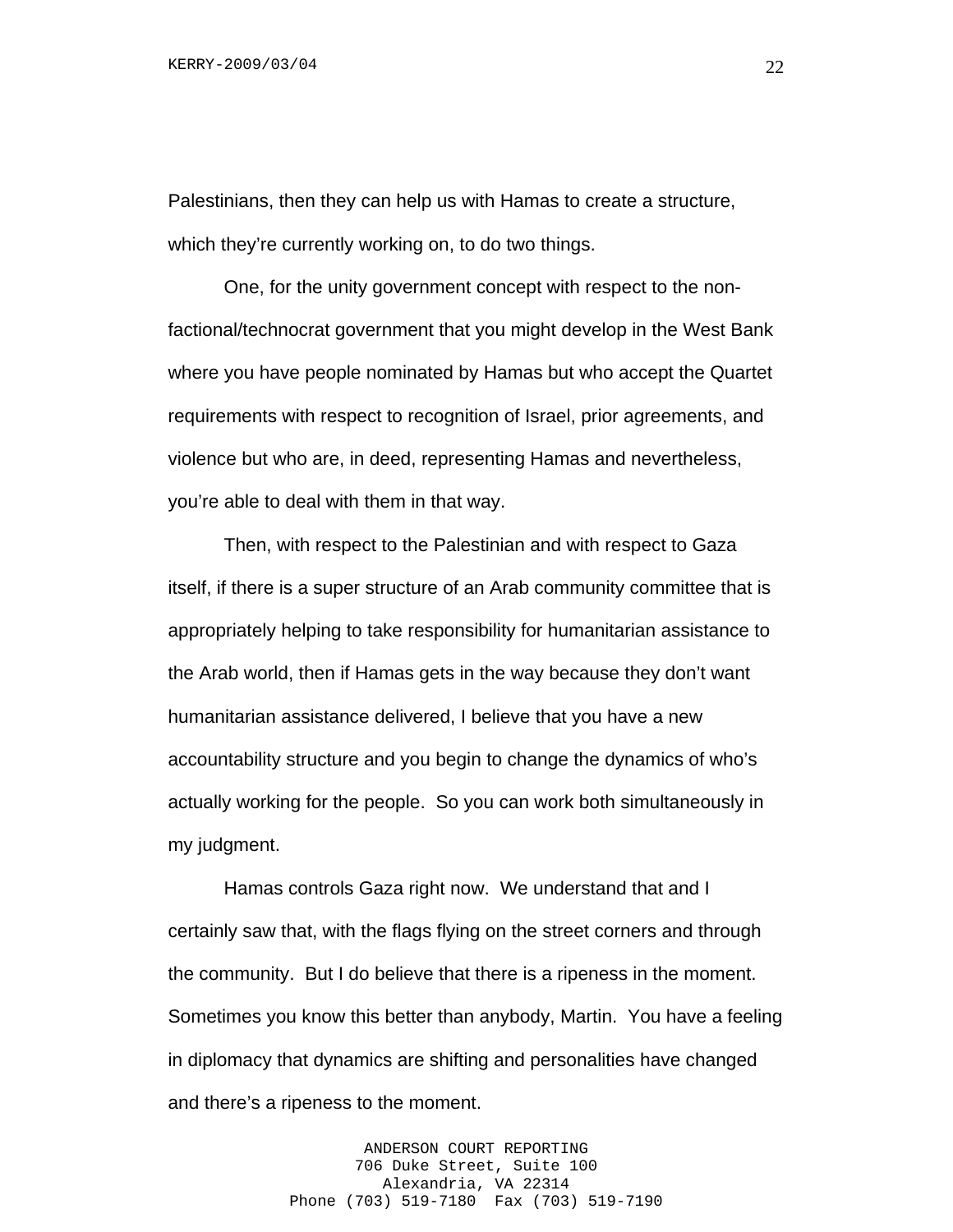I think it is possible, providing we stay super engaged on a daily basis working this in good faith, to be able to arrive at a mechanism where we see the aid delivered, we begin to broaden what we're doing in Gaza, and the world sees it as a Fata controlled, but nevertheless, Arab initiative that is having an impact on changing the life for the better.

This is going to be, needless to say, a very tough test of what - where Hamas is going to come out in all of this, and I think, you know, how real the steps are going to be of the Arab community. The other thing I would say is the sending of two envoys to Syria to follow up on the visit that I and others made a week or so ago and on the promise of the Administration to try to engage, it is showing good faith on our part too.

And I think that as we build these elements of trust into this, our leverage begins to shift and at some point, there's going to be kind of a test here of everybody's good faith. And that may well be with respect to how you create that final structure for delivery of that aid.

We have to do it sooner folks, not later. I mean I cannot tell you Teresa was with me, my wife was with me, in the area. You know, the whole dynamic has to be changed and I think this is an opportunity to do it through the aid package. But I think ultimately we can make it happen. I might comment also, in spirit of the fairness that I've talked about, and I raised this with our friends in Israel, we need to broaden the definition of what is able to go in as a matter of humanitarian aid. And I hope that that

> ANDERSON COURT REPORTING 706 Duke Street, Suite 100 Alexandria, VA 22314 Phone (703) 519-7180 Fax (703) 519-7190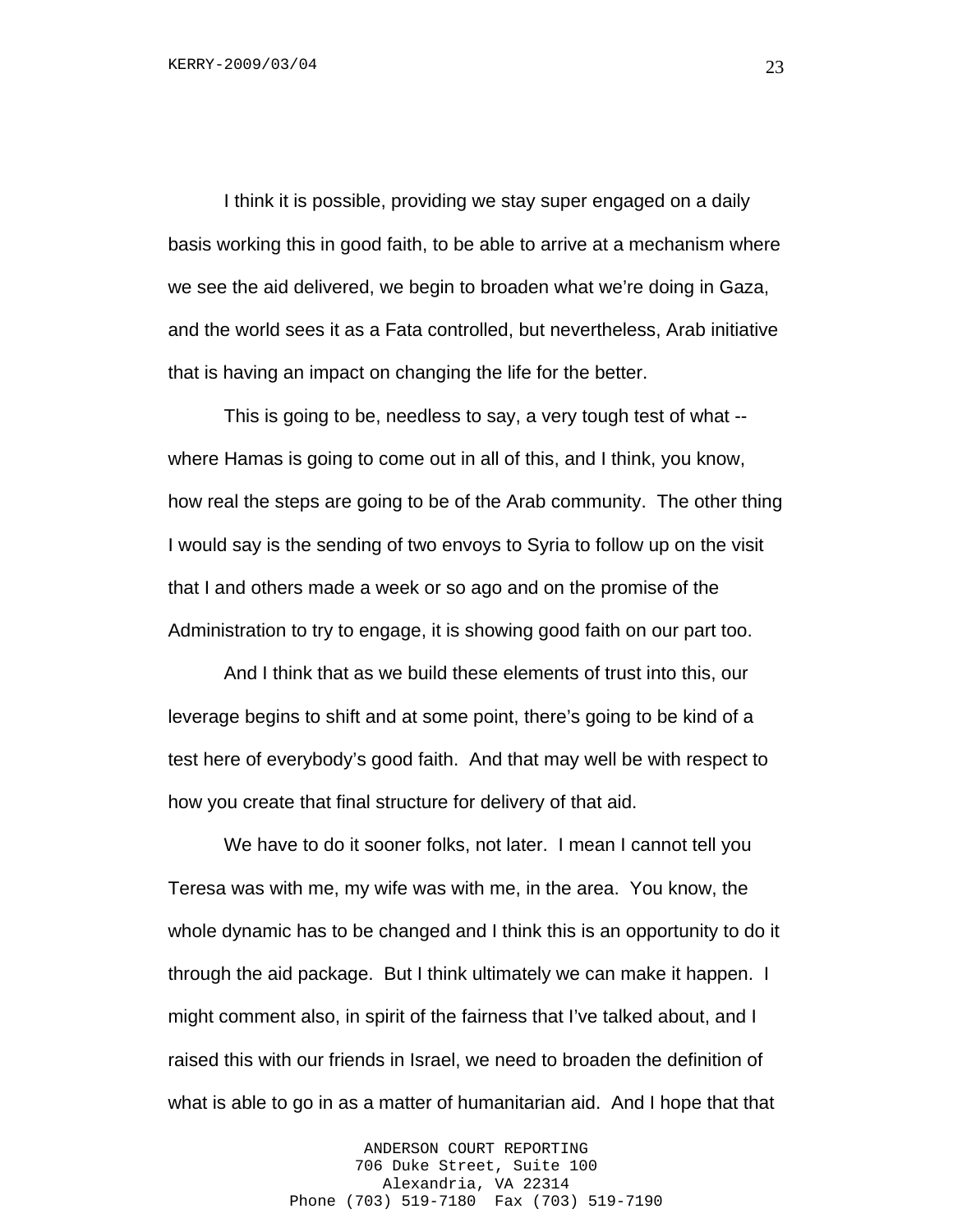will happen in the next days as we work both in good faith to go down this road.

 MR. INDYK: You placed a great emphasis at the beginning of your speech on leadership; our leadership, President Obama, - leadership, but also leadership in the region. We can't do it without the leaders in the region. You said with two leaders, the President of Syria, Bashar Al-Assad and the designate Prime Minister of Israel being Benjamin Netanyahu. What's your take on those two men and do you see them as two people who have the leadership to make the peace that you're talking about?

 SENATOR KERRY: I do. I really believe they do because first of all, leaders of countries inevitably do what they see as being in the interest of their country, as well, obviously, as in the interest of their politics. And hopefully the two mix; sometimes they do, sometimes they don't. It's my judgment that President Al-Assad has many reasons that he wants to transform what is happening in Syria itself. I don't think it's any surprise to us that he's going to have a relationship with Iran, his neighbor, and particularly given the circumstances of the Bush Administration, where in fact, I think we pushed people away from us in the region.

I don't think anybody should underestimate the degree to which the last eight years have had a negative impact on our real interests in the region. And that came back to me again and again in candid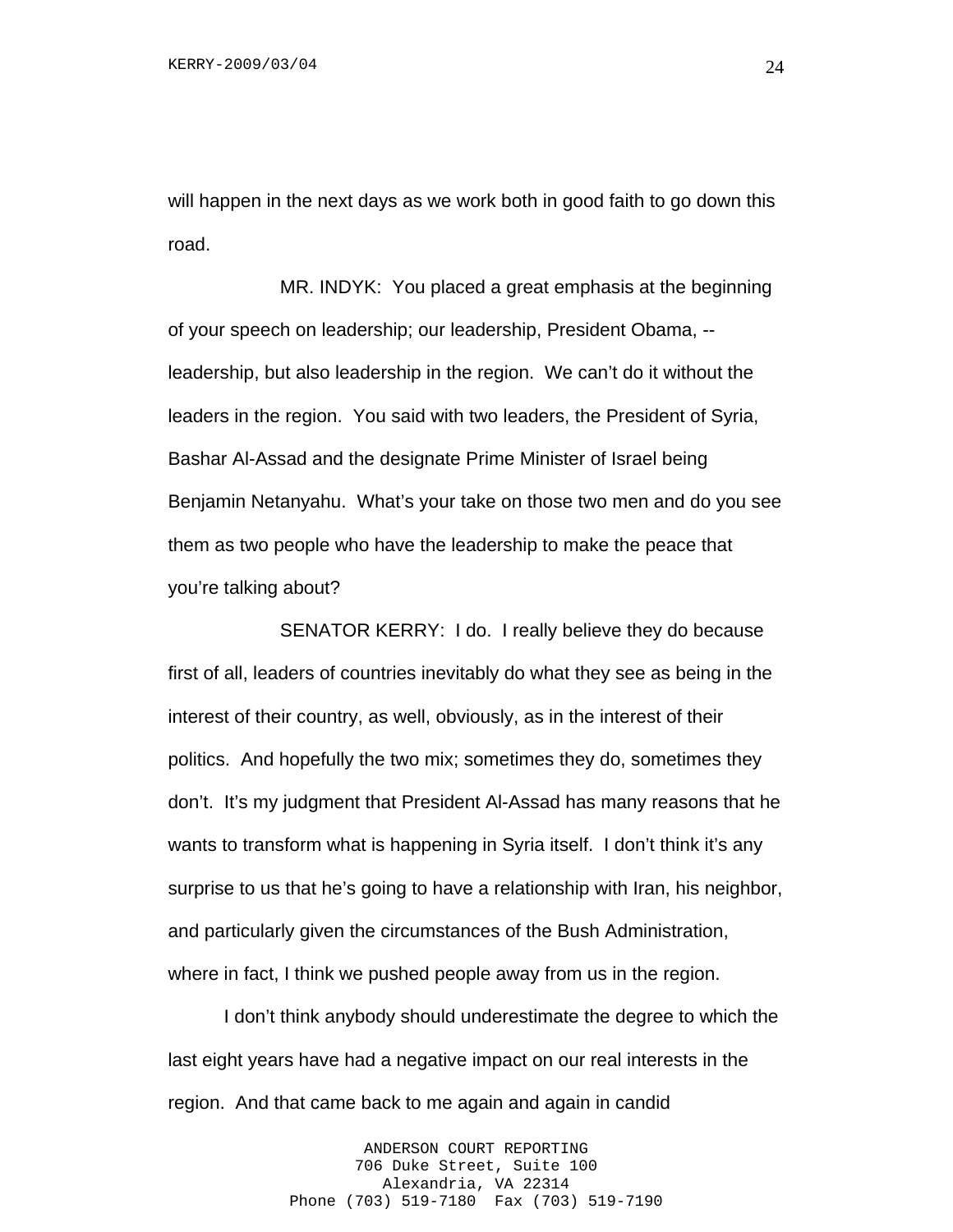conversations with presidents, and prime ministers, and foreign ministers, and I'm not going to obviously violate the privacy of those comments but it just is dramatic.

The opportunities that can change by virtue of us so we can, you know, I think President Al-Assad wants a stable Iraq. I know he does. I think President Al-Assad wants a non-nuclear region. I think President Al-Assad would like to see his economy improve. I think there are other interests along the way. I think the current stability of Lebanon actually is beneficial to the region, not adverse to Syria's interests.

So I think if we work constructively in these ways, understanding, you know, we can build a serious of steps on which we do absolutely change the dynamic and I clearly think that for the leader of Syria, the return of the Golan, and the capacity to, you know, do what his father didn't achieve in essence, and tried, is a big deal.

So we need to move in that direction with respect to Benjamin Netanyahu, I've known him for years, I have great respect -- he's very intelligent, you know, a very quick and creative mind. He has a very difficult political dynamic that he's working with.

I think we have to hope that, as with many leaders historically who've been through difficult campaigns when they govern, they make the wisest choices possible in the governance. And no one presumed, nor did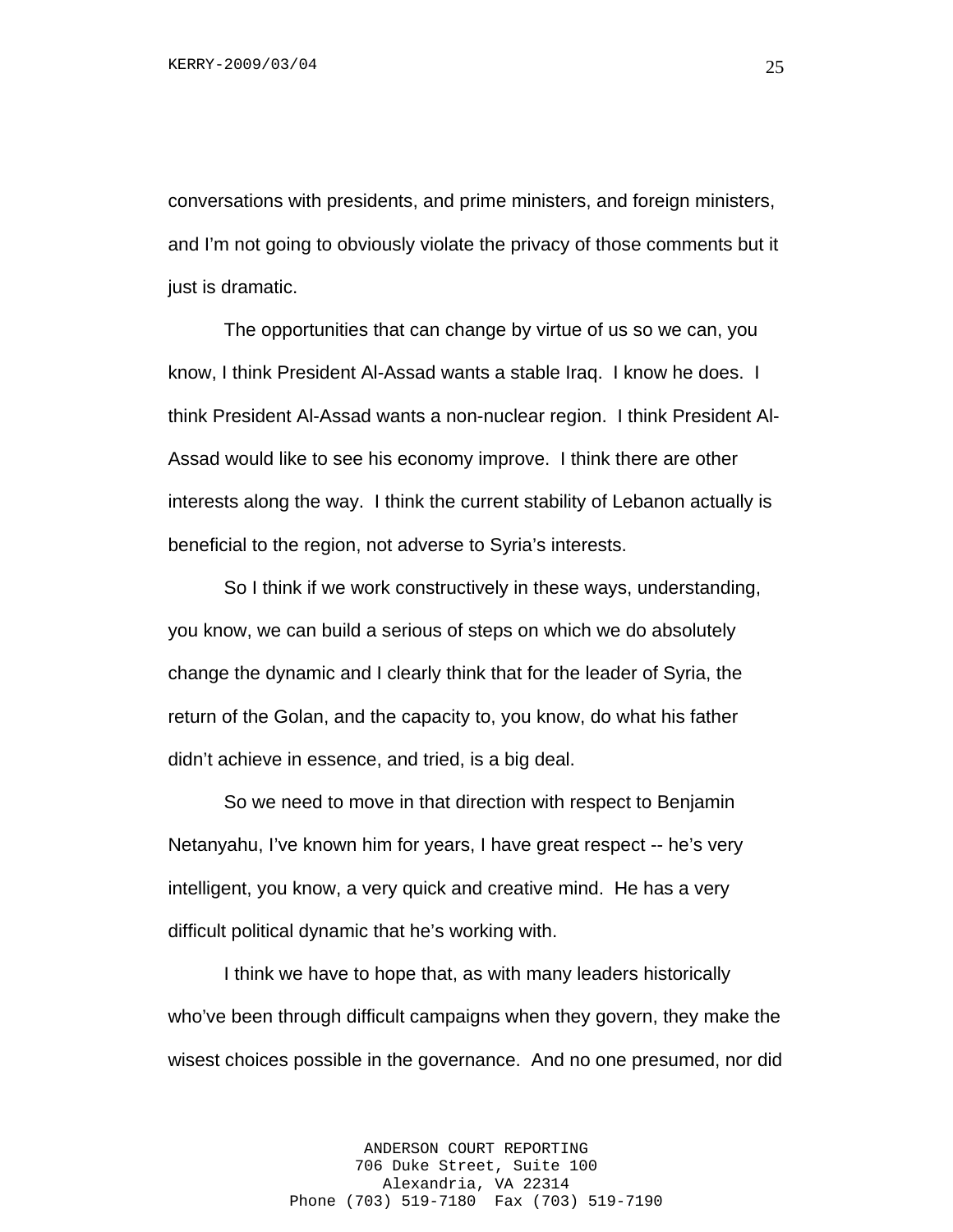Richard Nixon, run on the notion that he would make an overture to China and to Mao Tse-tung, but he did. And so I'm hopeful.

I know in my conversations with him that Benjamin talked at length about the need to change the life of Palestinians, the need to have economic development, the need to move forward. I believe he is prepared to do important things in helping to make that happen. So again, that's the ripeness that you feel.

As you know well from your own experience in leadership, in diplomacy, in international relations, you just never do know completely how far you can get until the two leaders get in the room and are actually talking about it. When Gorbachev and Reagan sat down in Reykjavik, I don't think anybody anticipated they'd come out and say we're going to have a nuclear free world but they got to talking about it and began to have an understanding of where they could wind up. That's what you have to believe in in this business.

And I believe in it with respect to the Middle East. I believe we can change this dynamic and they will; and if they don't enough, then that will become -- if we're operating in good faith, that's a very important part of this.

If we are viewed by all parties as working as a full partner for peace and we are viewed by all parties as being fair in the judgments we're making, then if you run into a road block and it does become more public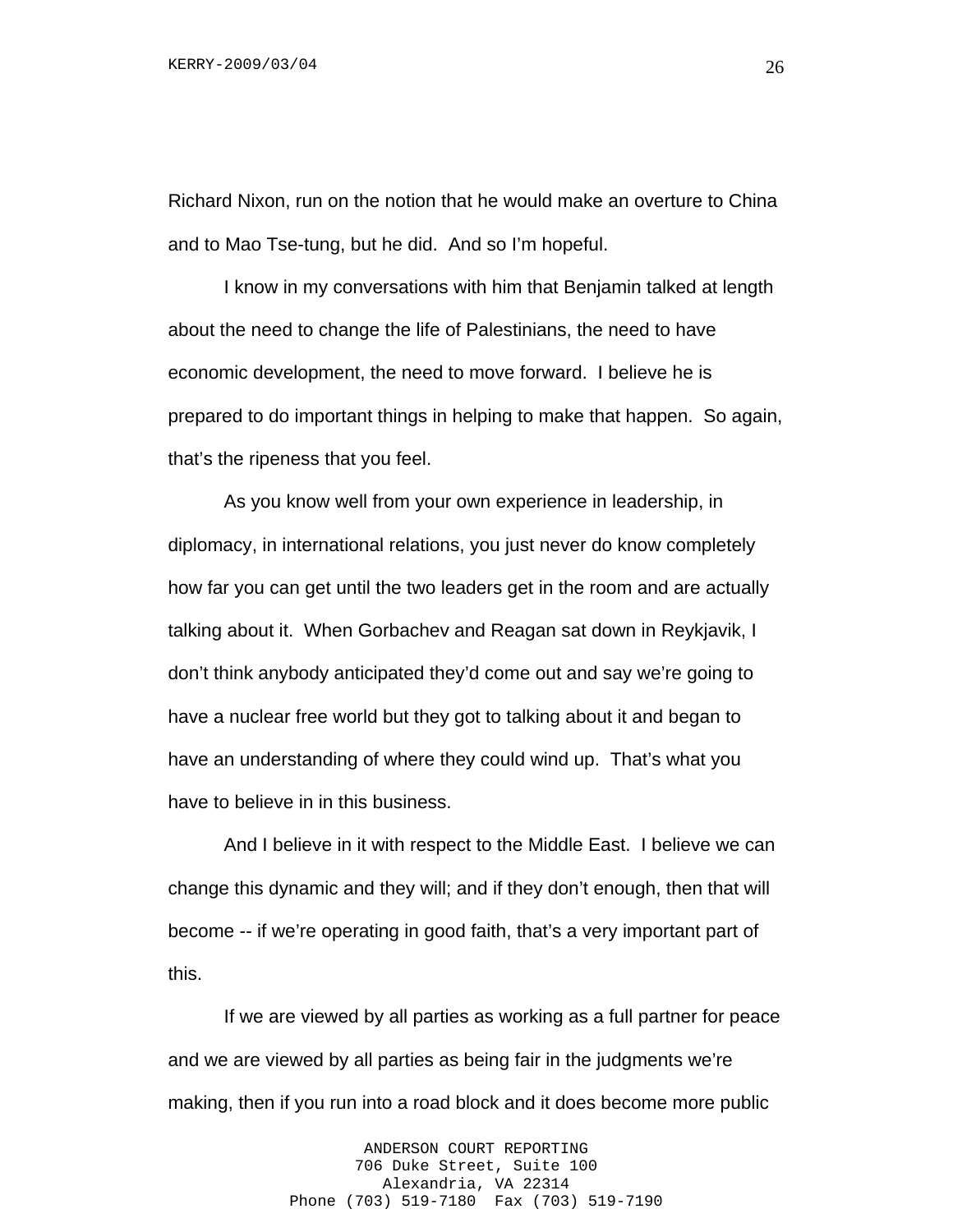diplomacy than private diplomacy, I believe that will change the discussion of the region and the politics of a particular state and that's what we have to push forward as we go forward.

 MR. INDYK: Great; thank you. Let's take some questions. Please wait for the microphone, identify yourself to the Senator, and make sure there's a question mark at the end of the sentence. Barry Schweid there, please; Barry Schweid.

 MR. SCHWEID: Senator, Barry Schweid of Associated Press. You've depicted Palestinian extremism, if I understood you right, as the -- Palestinian extremism as the result of a bad way that aid is administrated; the United States, also, not showing enough interest in the region, various faults. Is any of this extremism sort of visceral? Do you believe that Hamas and the groups that will undoubtedly succeed Hamas, if Hamas is co-opted, will -- can be swayed away from their hatred of a Jewish state in the region by the way we play our cards?

 SENATOR KERRY: Well, let me be clear. I don't believe that I described their hatred as the cause of our aid. Let's be absolutely clear. I don't think anything in my speech suggested that Hamas behaves the way it behaves because of anything that we do. That's not -- directly, that's not what I'm suggesting.

I think it's deeply visceral and in many cases the hatred has been taught for years and years and it's going to take a long time in many cases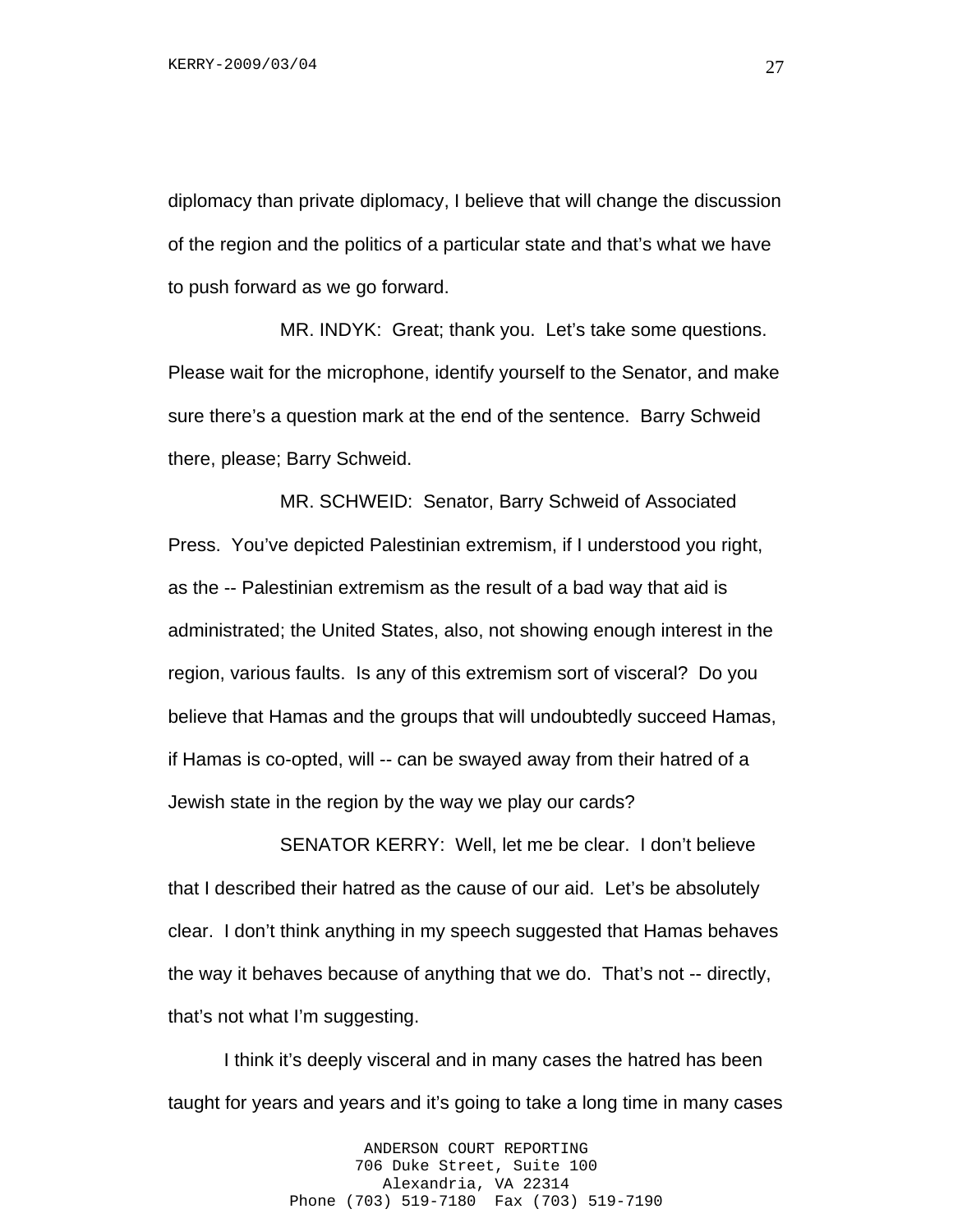to change that. I have no allusions. I'm not a, you know, Pollyanna about what the realities of that tour are. But here's what I also know because I've been following it and studying it for the 25 years I've been on the Foreign Relations Committee and I used to be Chair of the Terrorism Subcommittee and I have watched the increasing extremism spread in many parts of the world, including the problems we are now facing with the Taliban, and in Afghanistan, Afghanistan, Pakistan, Somalia, Sudan, Yemen, I mean you can run around the world. So I have no allusions.

But I'll tell you this, it doesn't help. I don't know what the percentages are that you can, you know, that are going to be pulled into a different track. But I know this, that if all we do is leave growing populations to be disenfranchised and co-opted into extremist schools of one kind or another or sects of one kind or another, our children are going to have a whale of a problem down the road.

And that unless we begin to embrace a much broader policy of reconciliation with the Muslim world and with the rest of the world, not just Muslim, in fact Muslim world is an inappropriate terminology. With extremists, who -- with religious extremists, radical religious extremists who have actually hijacked a religion, if we don't begin to separate them and isolate them rather than empower them to isolate us, as they have for the last years, we're in trouble.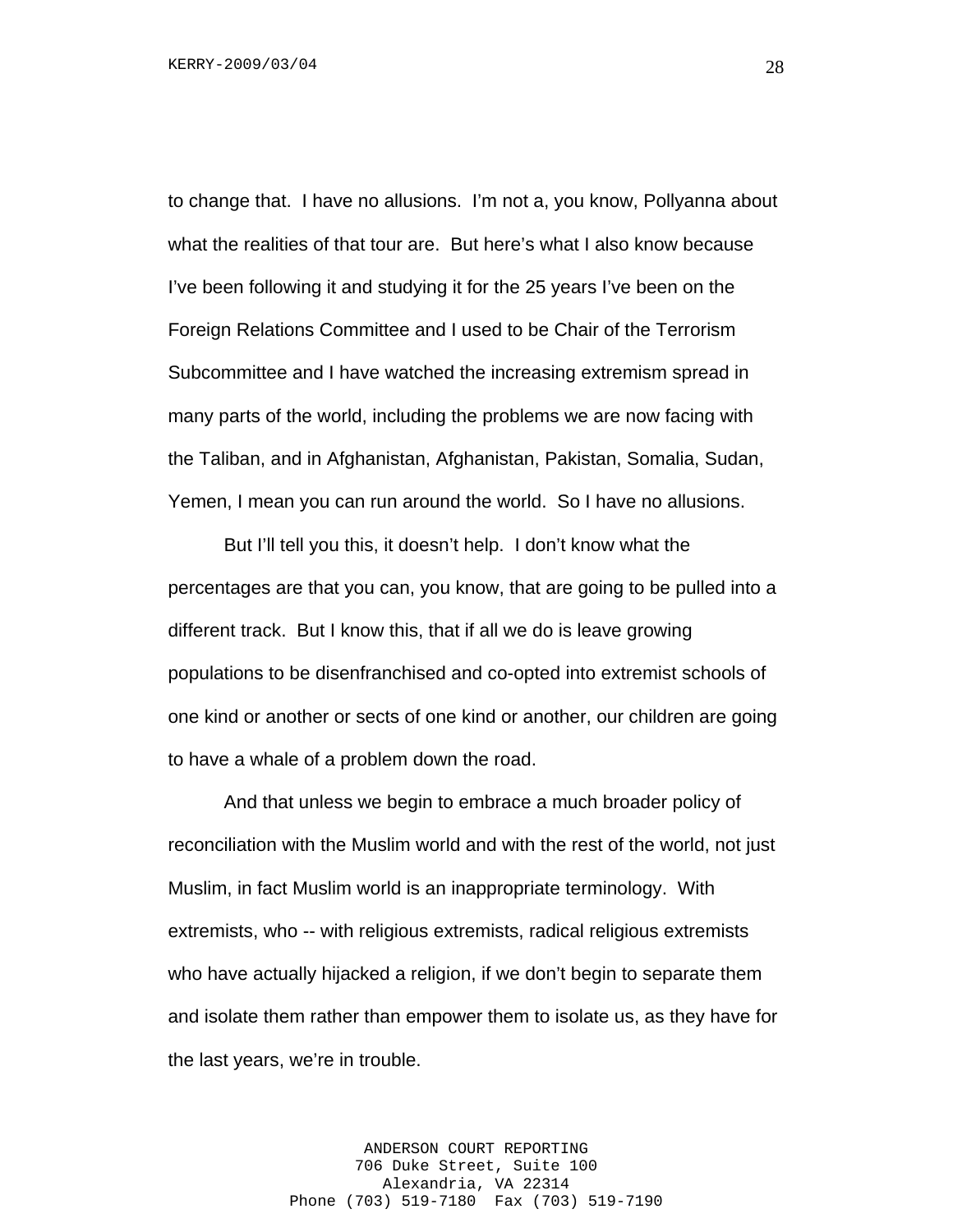So I think we have to have a broad approach. I can't tell you, you know, when you're going to change their minds with respect to peace with Israel or not hating Israelis or others. But I do know that you can still make peace and there are good people within the framework who are working towards that today, who have taken great risk of their own life in order to do so.

And so we have to play it to the maximum with respect to them. And over time, things do change. When we had the PLO, it was inconceivable that we would ever talk to Arafat or that anybody in the PLO would be part of a process. And low and behold, I stood on the lawn, as many of us did, and watched Arafat shake hands and we watched that transition, to ultimately many of us met with Arafat on many occasions in Ramallah.

So things change and if we can get the leadership to change and begin to work on this question of disenfranchisement, I foresee fundamental transformation in the region. Although they'll be some die hard hold outs forever in some cases.

MR. INDYK: Ziadah Havuzird.

 MR. HAVUZIRD: Thank you, Martin. My name is Ziadah Havuzird from Jerusalem. My question is if there will be another - between government in Israel, which refuse to accept the principle of the two states' solution. Do you -- don't you think that will be fair to ask such a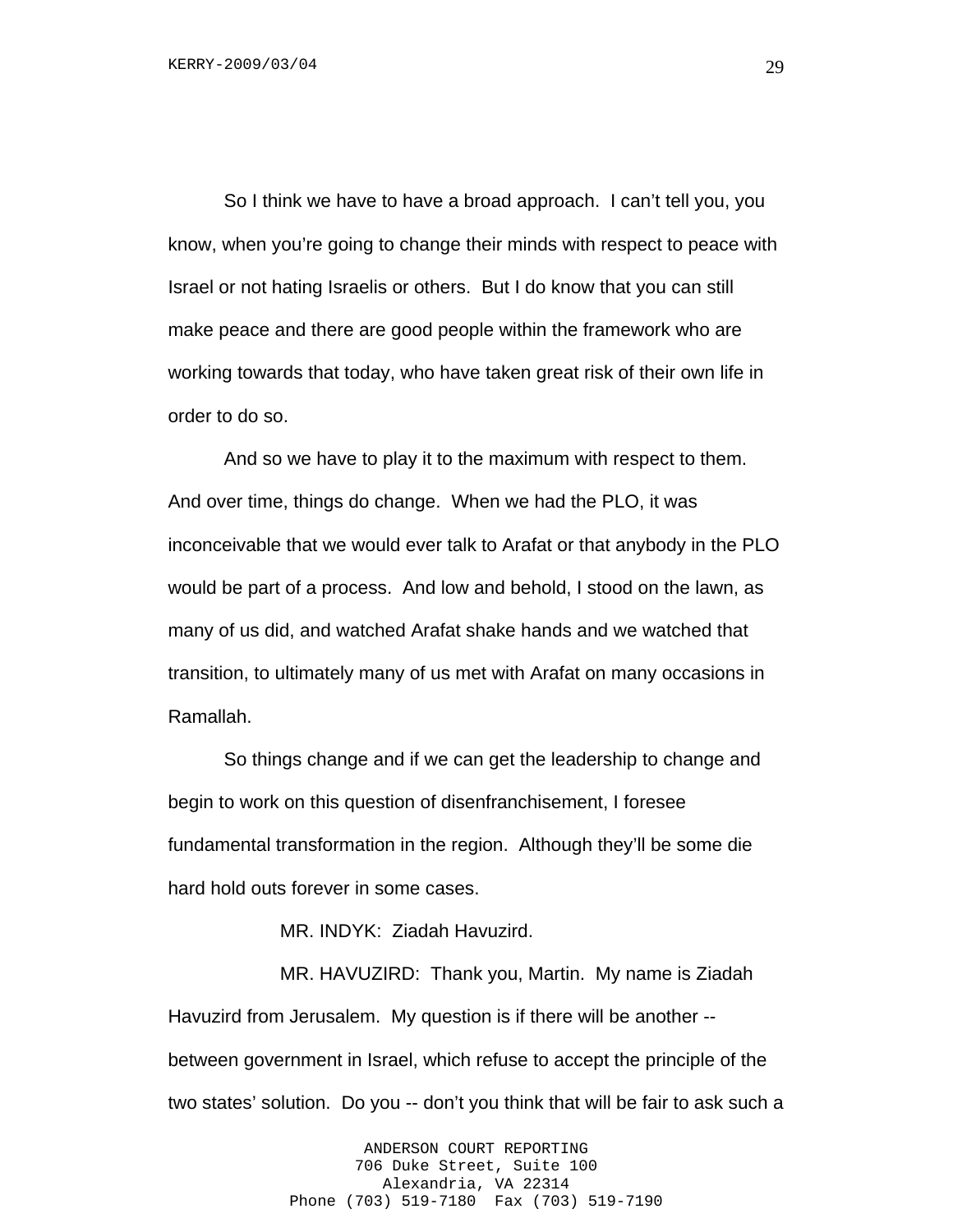government to accept conditions similar to the quartet conditions put forward to Hamas? Just one more question.

The second, do you agree that improving the economical conditions of the Balchinian lives -- and should not be an alternative to finding a vertical solution to the conflict? Thank you.

 SENATOR KERRY: Well, let me take the second part of the question first. Yes, I do agree; absolutely. It is not an alternative. The two state solution is the solution to which the United States of America is committed, the quartet is committed, Hillary Clinton reiterated that in Sharm El-Sheikh, the President has said that on many occasions, that is the route we have to go and, you know, there is not -- the economic assistance is not an alternative to that. With respect to the first part of the question, I would hope, again, I think I answered it in the first question when I said that I think we have to see what the government is, wait until it comes together; I'm not going to prejudge a non-existing government. Let's wait and see what has developed and where it goes. But what I've set out today is where I think we should go. And I believe we should go where I set out today no matter what because I think that's the only way to get to peace.

MR. INDYK: Yes, please Gary Mitchell.

 MR. JONES: Bill Jones from Executive Intelligence Review. Senator, this morning the ICC issued a statement --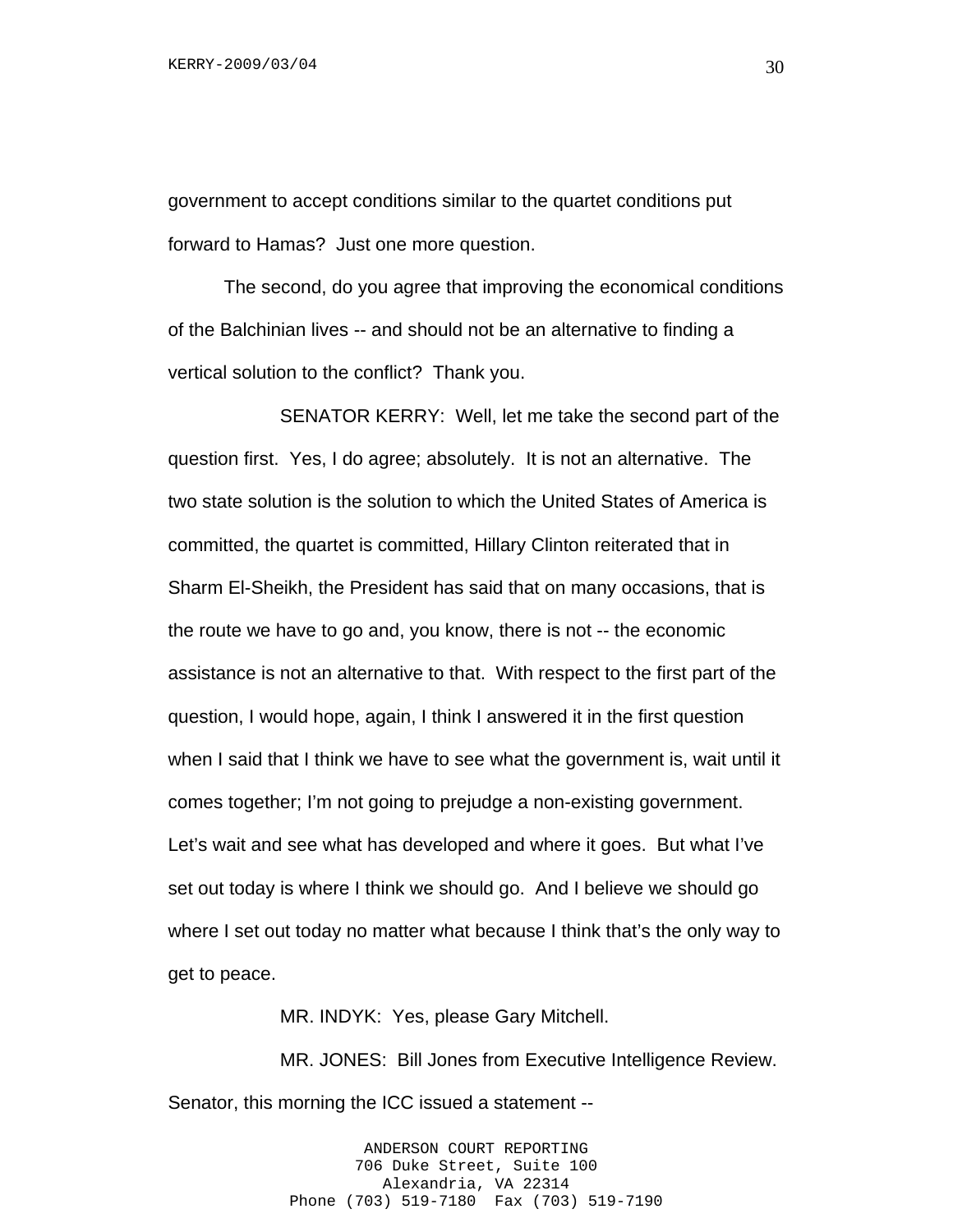--

MR. INDYK: I'm sorry, that was -- the person I identified was

MR. JONES: Excuse me; I'll give it to him.

MR. INDYK: I asked Gary Mitchell --

MR. JONES: They issued --

MR. INDYK: I said Gary Mitchell --

MR. JONES: -- a statement with regard to Sudan. Now, you held hearings on this indicating even people who were opposed to the Sudanese government warned of civil war in Sudan if they tried to implement an indictment and arrest President Bashar. What recommendations would you give to the Obama Administration with regard to this whether they greet it or whether they are critical of that makes a very important effect in terms of implementation? What advice would you give them with regard to that?

MR. INDYK: Thank you.

SENATOR KERRY: Well I think that at the hearing we made it clear that there are concerns about it but I'm not going to prejudge something that hasn't occurred either. I'm just not going to get into giving -- first of all, it's an independent judicial structure and they have a right to make what determination they will. We'll react to it appropriately when and if it happens.

MR. INDYK: Gary Mitchell.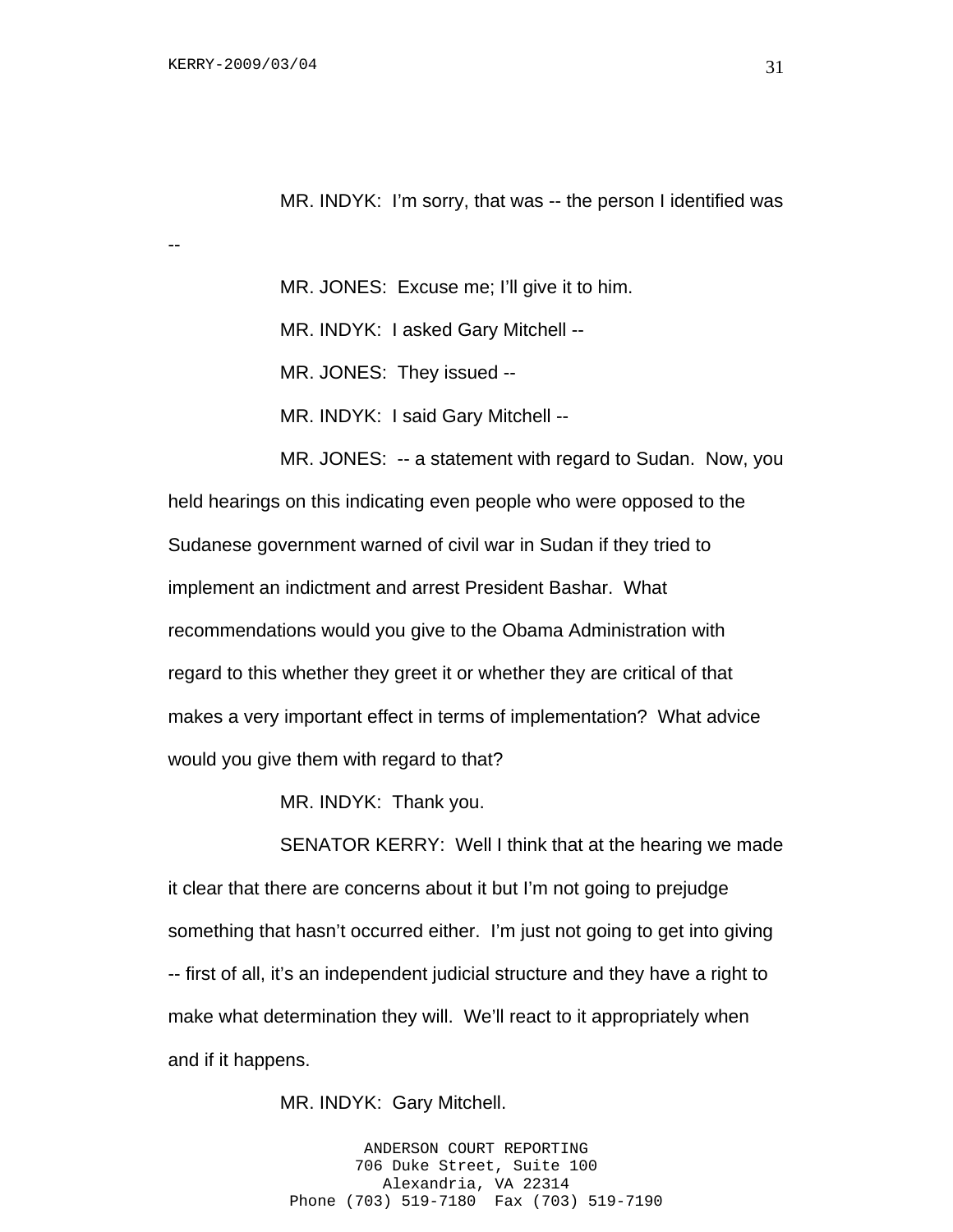MR. JONES: It was issued today, sir.

SENATOR KERRY: It was issued today? And they issued a -- well, I think it could complicate some of the issues but I think we'll work through it.

MR. INDYK: Gary.

MR. MITCHELL: Senator, Gary Mitchell from the Mitchell Report. Last week the --

SENATOR KERRY: This is the real Gary Mitchell now, right?

MR. MITCHELL: The Secretary General of the Arab League, Amir Musa, was here and spoke to a group of us next door and I would say delivered, what I would describe as a rather tough and frank talk, in which the theme I think it's fair to say was that the U.S. needs to be an honest broker expressed in a number of different ways. However, the coda was that under no circumstances can the Arab League accept a Middle East in which an Iranian nuclear program is out and Israelis in. And I wondered what you might say to that point of view and to Secretary General Musa?

SENATOR KERRY: Well, the greater concern that I heard from President of the -- and previously from King of Dubai, Saudi Arabia, as well as Camp Jordan. At a greater concern, I heard is that they don't want a nuclear weapon, period, from Iran, period. And that if there is one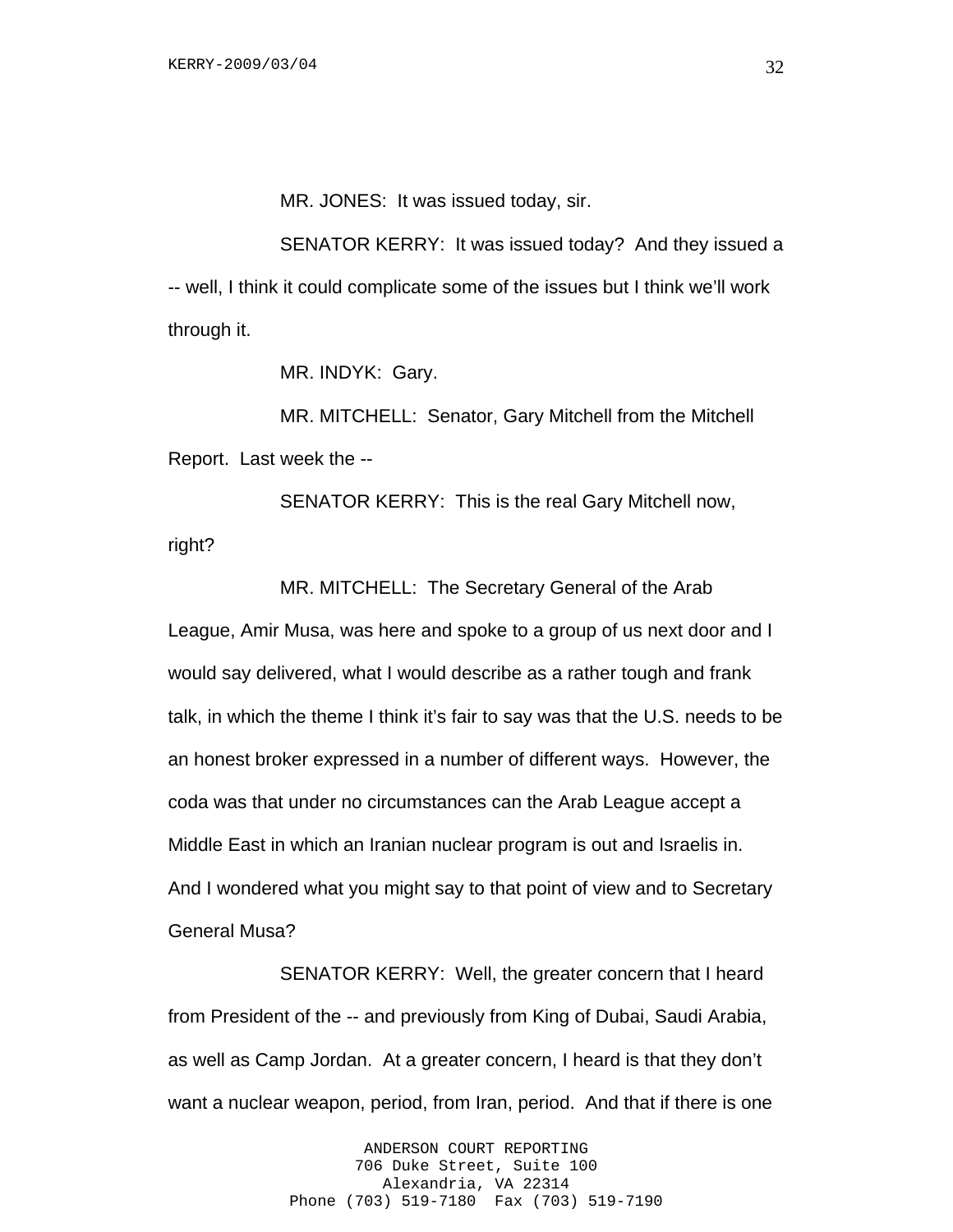from Iran, they didn't talk to me about Israel, they talked about their need to then perhaps go down the nuclear road in response to Iran.

That's the only expression I've heard. I met with Amir Musa; I've known him for a long time -- what good relationship when we met, he didn't raise that issue with me. We did talk about how to proceed down the road with respect to Iran, et cetera. Now look, folks, there was just a security meeting in Germany a few weeks ago -- Conference at which Henry Kissinger and others were talking about a world without nuclear weapons.

I think some 17 former Secretaries of Defense, and state, and others have all joined together in expressing this vision. Now, whether you can get there or not, who knows, but I'll tell you this, every step you take towards getting there makes the world safer. And so the notion of a new nuclear state, where ever it is, North Korea, Iran, anybody, runs counter to the best interests of everybody. It particularly runs counter to the best interests of the Middle East because the last thing you need is the kind of divisions you have between some of the countries there choosing to put at the tip of their spear a nuclear weapon.

So it's in everybody's interest for all kinds of reasons, I can go through a long list, for the formation, regional security, direct confrontation, incitement to Israel, who has decided already this is an existential issue. I mean you can run down the list.

> ANDERSON COURT REPORTING 706 Duke Street, Suite 100 Alexandria, VA 22314 Phone (703) 519-7180 Fax (703) 519-7190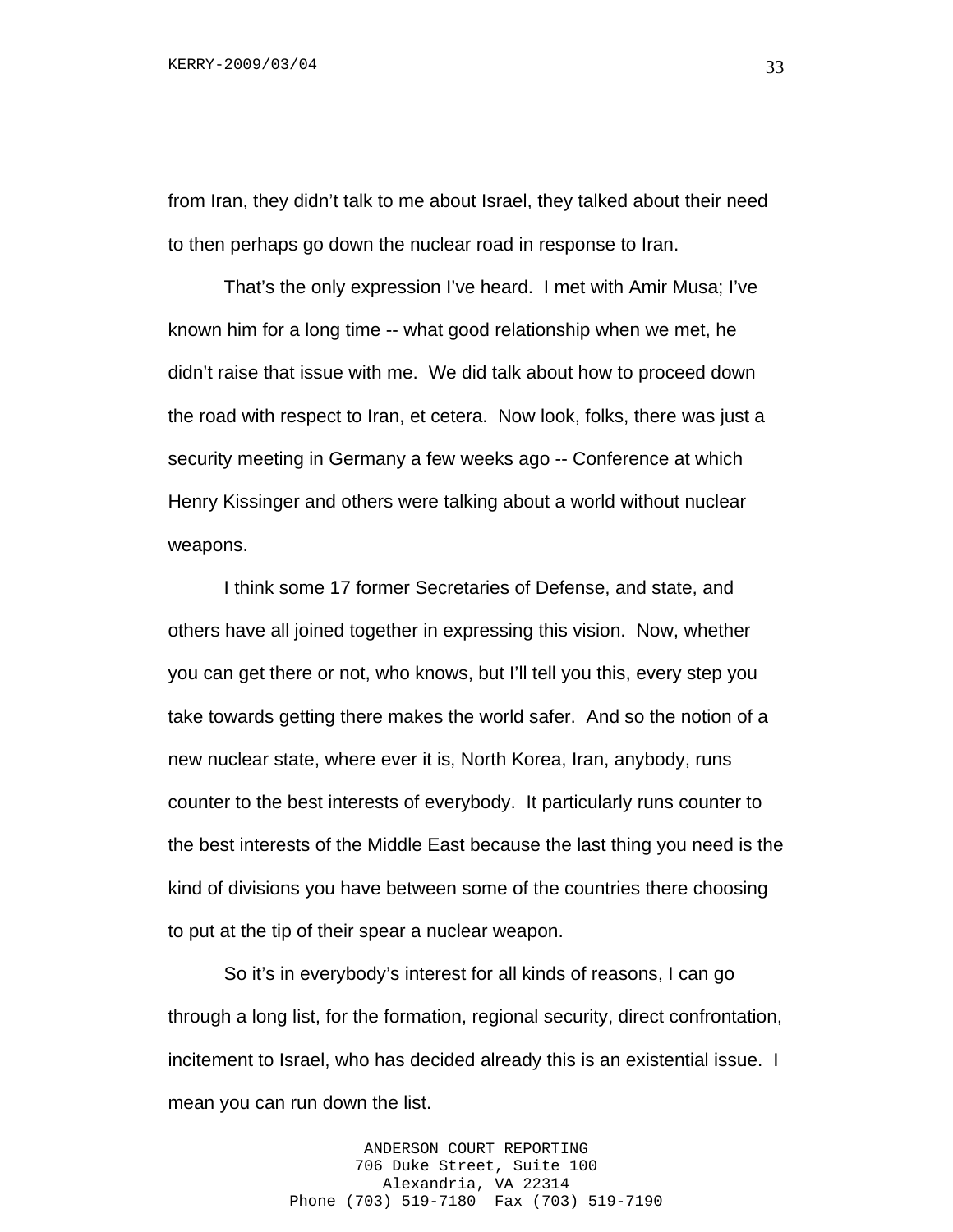It is better for Iran to choose a different route. Now, where the red line is, that's for the Obama Administration to decide what the options are, but I'll tell you this, there are a lot tough sanctions that have yet to be explored and the Bush Administration for various reasons lacked the credibility and lift to be able to enforce the simple red line they chose to draw.

I think we have to be thoughtful in going down a road where we make it crystal clear what we're willing to accept and not, what the consequences are, and then begin to build with the Russians and others the capacity to saw to Iran, not that we want to confront them, but that we would like to find a cooperative path where we can avoid that confrontation.

I know that Iran is deeply concerned, partly as a consequence of what we did in Iraq, partly as a consequence of declared American policy; that we're out to throw out their regime. And so if you think about threat perception and how you deal with issues in the world and look back at the history of the arms race with the Soviet Union, it was written in each sides misinterpreted threat or in properly interpreted sense of the threat of the other side.

In fact, the United States was first in the development of almost every major leap forward in terms of nuclear arming; all but two with the Soviet Union. We were the first to do a bomb, we were first to explode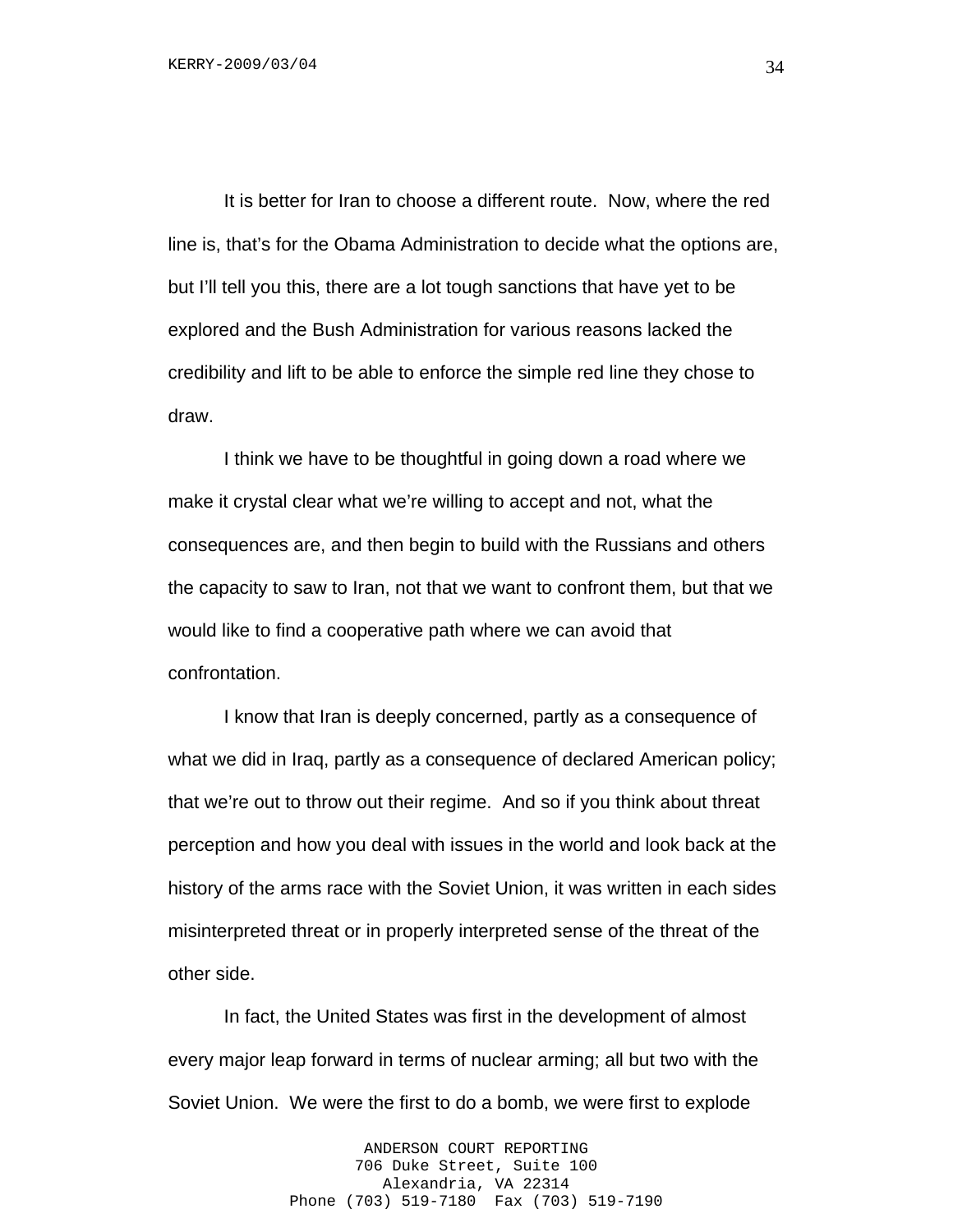one. We were first to explode, you know, and the hydrogen bomb, we were the first to do the nuclear submarine, we were the first to merv, you can run the list.

So other nations will respond. I believe that we have to work, and this is what President Obama wants to do, to lay out a real path for a different relationship, different interests, move away from this confrontation but recognize that there is a bottom line of global interests with respect to nuclear weaponry and Iran needs to understand that there will be a line drawn with respect to that. And Israel, and together we will draw that line.

 MR. INDYK: You're staff are telling me that you have time for just one last question.

SENATOR KERRY: One more.

MR. INDYK: Hisham Melhem; short question please.

 MR. MELHEM: What are you implying, Martin? Hisham Melhem from Al-Arabiya; Senator, every American administration has dealt with the intractable problem --

 SENATOR KERRY: Can you put the mic a little closer? MR. MELHEM: Okay. Every American administration has dealt in the past with the intractable problem of Israeli settlements. And you remember the Mitchell Report essentially said eight years ago that the Israeli should stop -- there has to be a sensation of all settlement activities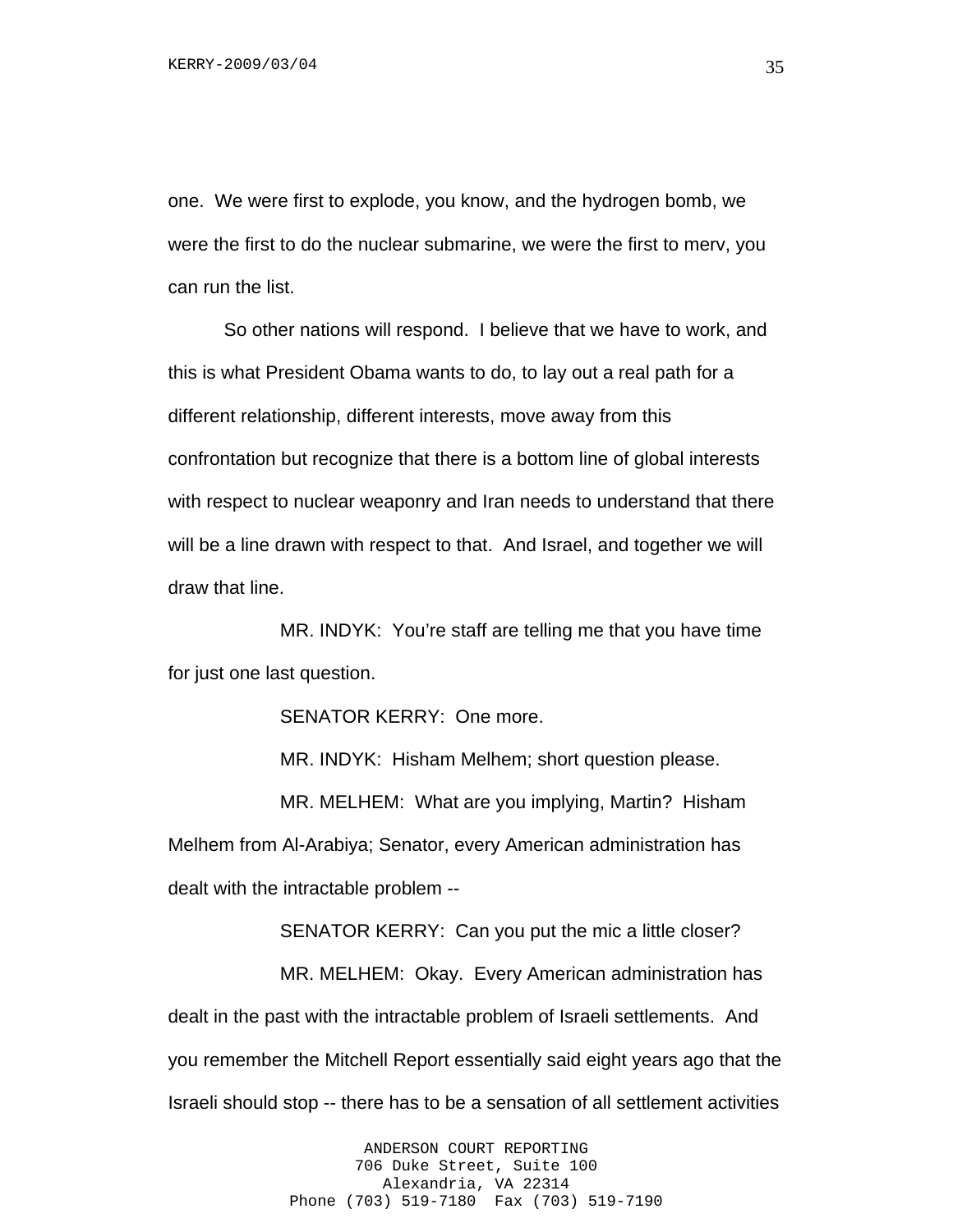in the occupied territories in return for all sensation of all acts of violence on the part of the Palestinians.

During the Annapolis process we've seen intensification of settlement activities. What would you recommend as a leader in the Senate to the Obama Administration in this regard? How far this Administration should go, and let me be blunt, will you recommend to this Administration to use money to put real pressure on the Israelis in terms of long guarantees? I mean to do something similar to what Bush -- I mean because otherwise, as long as settlements continues, there is no hope for the Palestinians.

 SENATOR KERRY: Well, you heard in my speech today. I could not have been clearer about the transition that is necessary from words to actions. And it's my profound hope, particularly after the conversations I had, I was encouraged frankly coming away from my conversations with Israeli officials that there's an understanding of and a preparation for the need to move forward and deal with the settlement issue.

And I'm hopeful that that will happen. I'm not going to give public recommendations, recommendations I'd make to President Obama, I'm not going to give them here today before I've given them even to the President and even then I would make a decision whether I'd make them public.

> ANDERSON COURT REPORTING 706 Duke Street, Suite 100 Alexandria, VA 22314 Phone (703) 519-7180 Fax (703) 519-7190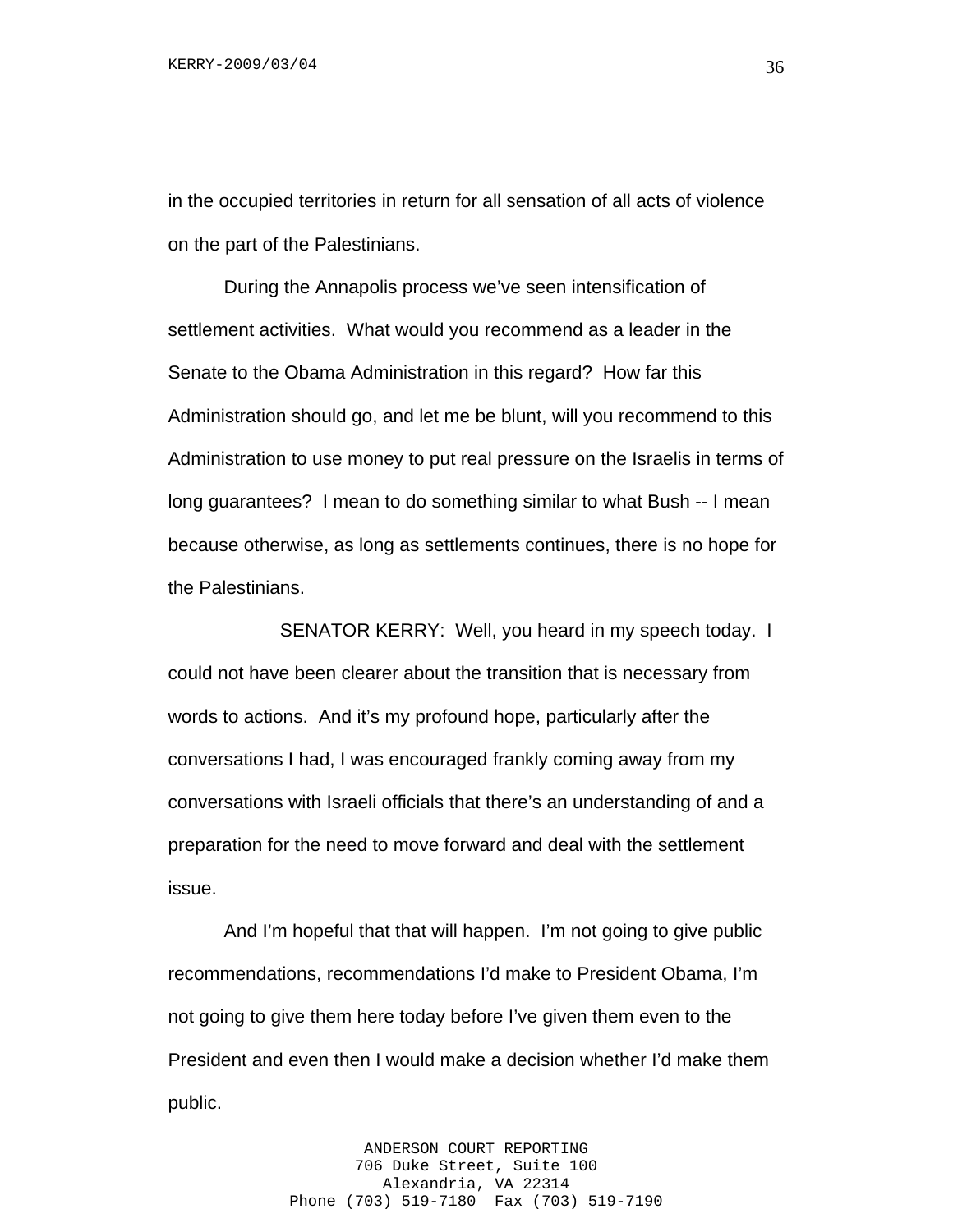But I meant what I said about the need for this change of policy. If it is only lip service, then there will not be a sense that there is a bonafide effort. There will not be a sense of goodwill on both sides and we will not make progress.

What's confounding about this is when you look at Taba, at the negotiations, and you look at other efforts we've made, most people -- I mean when I sit with, you know, Ado Abba or with Sai Baba Cut or with Prime Minister Fayyad or with President Abbas, they give me a pretty good sense of where they're willing to go with respect to the land for peace, and the tradeoff, and the percentages we know are not that far off.

We can get there. So what we need to do is have the good -- I laid out the structure of good faith steps that can be taken by Arab community, by Israelis, by us, by the Quartet. And that's what we need to do simultaneously and George Mitchell is in a position to help guide that process in good faith so that we see the kind of transformation that I talked about today. But as to the specifics of what I would suggest, I'd prefer to share that with the Administration first.

> MR. INDYK: Senator Kerry, thank you very much. SENATOR KERRY: Thank you very, very much; appreciate

> > \* \* \* \* \*

it.